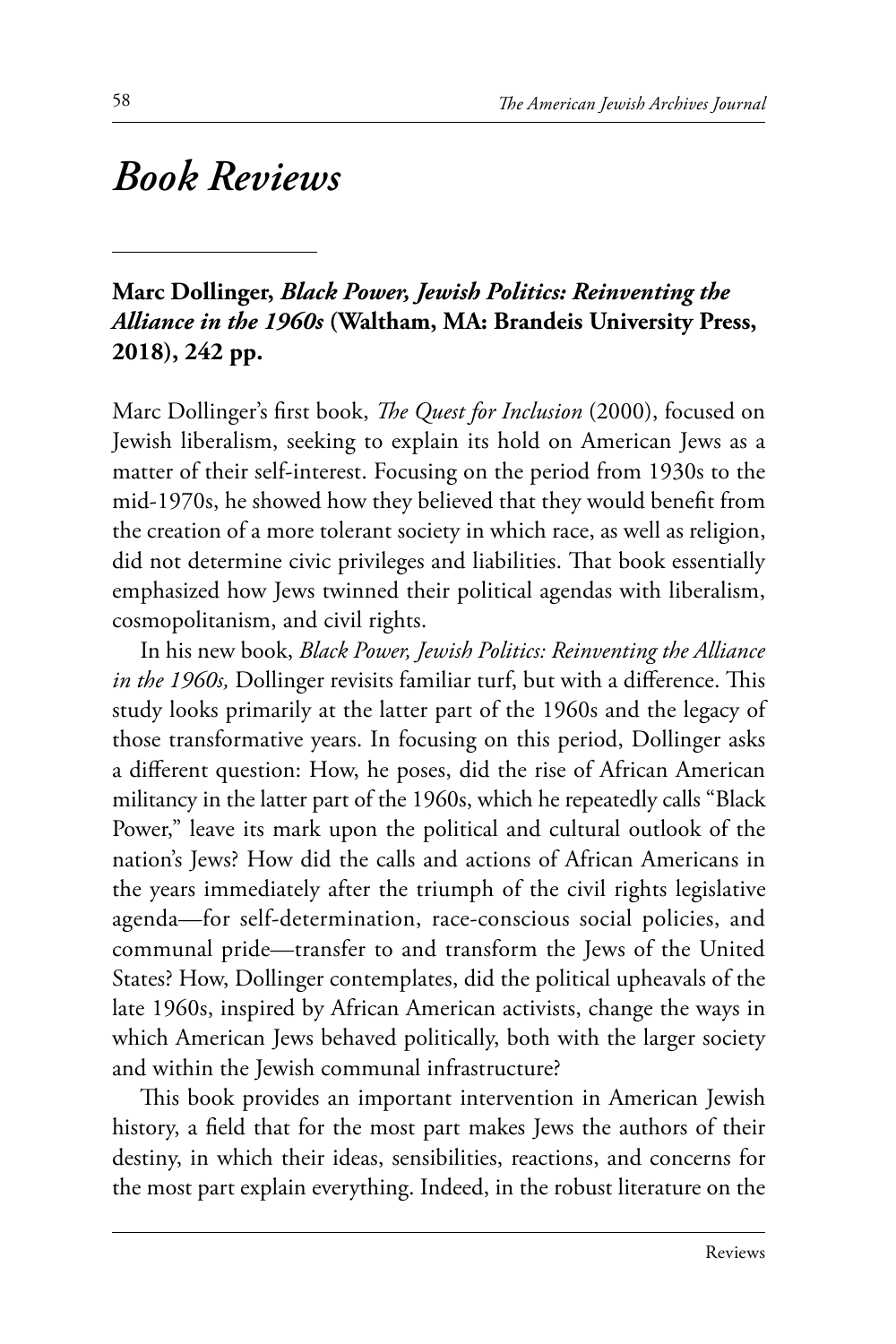history of Jewish-black interactions, Jews act and blacks receive—whether money, advice, or access to Americans with real power. Jews, in that broad interpretive trope, gave, and African Americans, by necessity, took.

In *Black Power, Jewish Politics,* Dollinger upends this familiar and deeply planted way of thinking. He treats Jews as the takers and not the givers. Jews, particularly although not exclusively the younger rising generation born in the post–World War II era and very much participants in the assertive politics of the 1960s, learned from African Americans and created a new political culture that in turn shook up Jewish life in America.

Unlike, according to Dollinger, the generations that had preceded them, these Jews, deeply influenced by Black Power, did not hesitate to publicly assert Jewish interests, doing so directly in their own name. Whether considering domestic political developments, institutional policies, matters of global affairs, or cultural practices within their own communities, the Jews of the late 1960s volubly asserted that Jews, as Jews, had their specific stake in outcomes. Unlike those who came before them, these Jews, sometimes labeled the "new Jews," eschewed vague statements about universalism and did not make disingenuous claims to be acting in the interests of the common good. Instead, Dollinger's subjects demanded to know how Jews would benefit and what Jews would get out of it, whatever the matter at hand might have been.

Ironically, Dollinger shows, while the tenor of Jewish politics in the period under study owed much to Black Power, the quest for self-interest lead to a rupture in the real, although always fraught, political partnership between blacks and Jews that had evolved in mid-twentieth century. Jewish action based on avowedly self-interested decision-making and calls for Jews to act politically in the name of their particularistic Jewish agenda seemingly could not coexist with the kind of cooperation that had existed earlier. But that cooperation had been built on an asymmetrical distribution of power, and Dollinger points out that the politics of the late 1960s resulted in a new and, as he saw it, improved relationship of equals.

*Black Power, Jewish Politics* has much to say about the Jewish and African American disillusionment with postwar liberalism. At the heart of the liberalism, rejected by both Black Power advocates and the new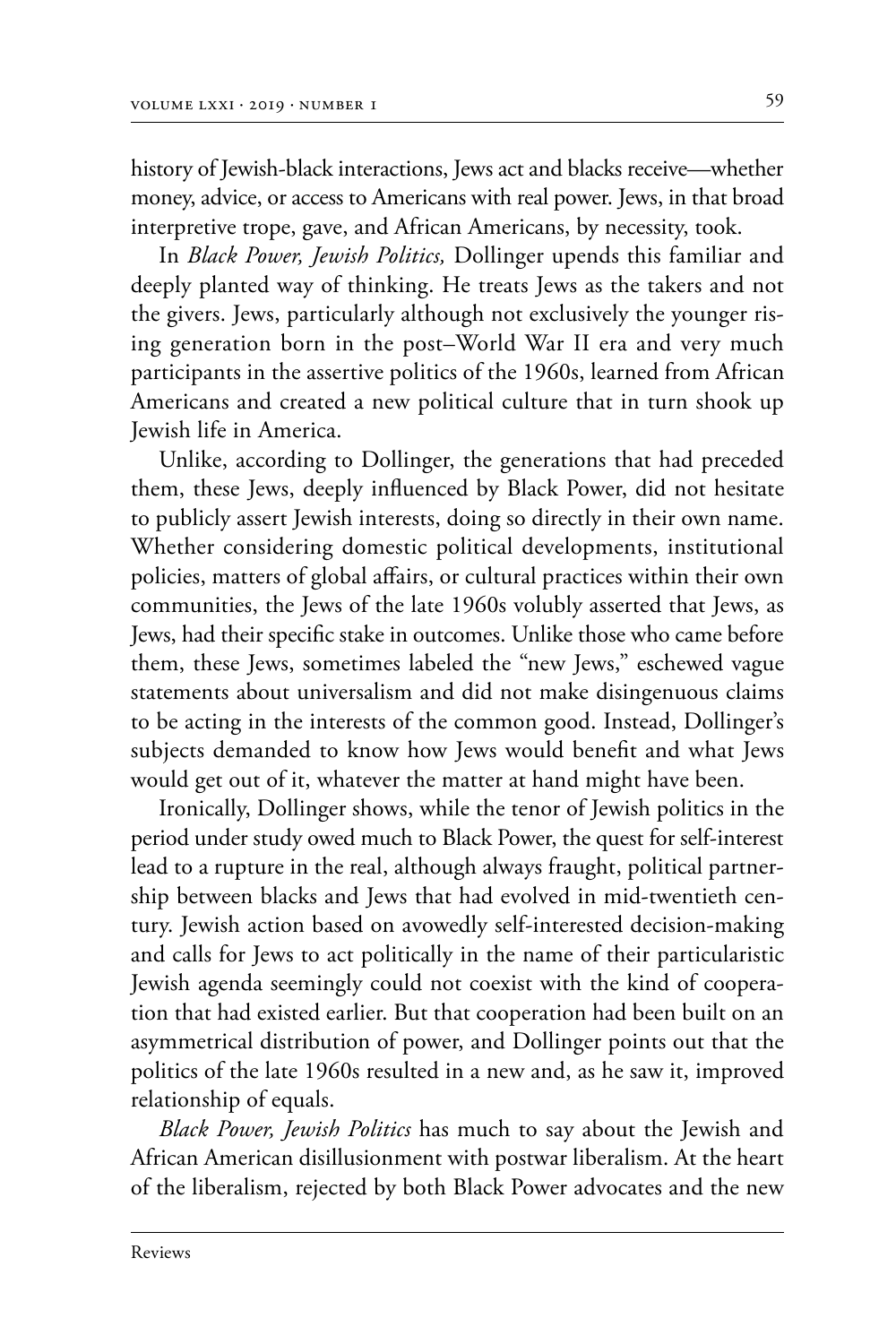Jews, lay a commitment to gradual integration based though on the reality that had Jews benefitted from their whiteness. They had no desire to see any diminution of it. The author, through careful analysis of internal memos and correspondence of Jewish communal organizations-including the Anti-Defamation League, the American Jewish Congress, and the American Jewish Committee—shows that the men behind these bodies understood how much they had been part of the world of white privilege and how their own economic and political ascent had been aided by their phenotype.

Dollinger also points out that, despite Black Power's formative influence, many of the strategies that Jewish leaders adopted in the 1960s ended up exacerbating the nation's shameful and persistent patterns of racial disparity, working to the disadvantage of African Americans. He, for example, tackles the issue of the rise of Jewish day schools. With a few exceptions, most such schools came into being in the 1960s based on the ostensible desire of Jews to educate their children in all-Jewish environments. Advocates for such schools claimed that separate Jewish education would foster Jewish pride and group continuity, a claim that reflected much of the rhetoric of Black Power. But by exiting public schools—a necessary part of creating segregated Jewish schools—Jews played their part in the larger and, most observers would agree, tragic phenomenon of the era, which saw white people abandoning integrated education as a reality and a *desideratum.* Even when individuals involved in Jewish communal decision-making recognized that this would happen, they still placed Jewish self-interest, Jewish power, ahead of anything else.

The honesty of this book, the willingness of the author to tackle a number of subjects, uncomfortable even decades later, makes it an important contribution. It offers a well-researched set of chapters, cogently structured and based on a deep immersion in the primary sources. The fact that the title *Black Power, Jewish Politics* puts African Americans first, making them the pivotal players and African American ideology the dominant force in shaping Jewish action, deserves credit as well.

A few problems, though, haunt *Black Power, Jewish Politics.* Dollinger tends to flatten the political and cultural practices of Jewish communal elites before the late 1960s. They did not always behave as cagily or duplicitously as he suggests; rather, since the late nineteenth century, they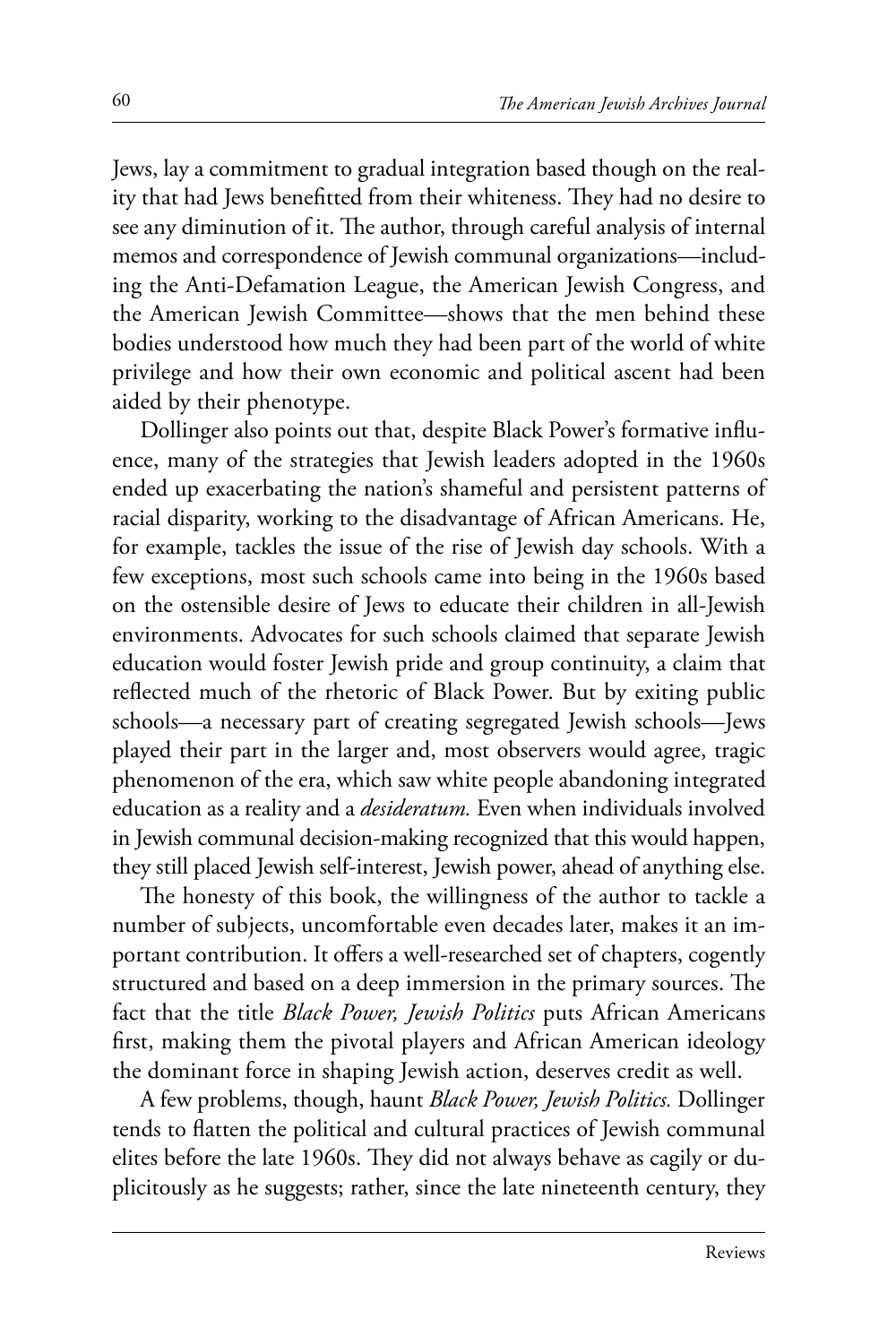were frequently open in their declarations that Jews followed their groupspecific agendas and took self-interested stands in the political arena. In ignoring this, Dollinger has set up something of an analytic straw man.

So, too, by using the always-capitalized phrase "Black Power," Dollinger misses all of the complex political turmoil within African American organizations, institutions, and, more broadly, among the rank-and-file. We never really learn, aside from quotes from a number of the most visible and vocal advocates of Black Power, about the diversity of opinions and strategies that constituted African American politics in these years. Who constituted the advocates of Black Power? Did they receive no resistance or argument from other African Americans who may not have, either partially or entirely, subscribed to the messages of Stokely Carmichael, Eldridge Cleaver, or Jesse Jackson? These are issues Dollinger declines to explore and, as such, the politics of black America comes out here as flat as the politics of Jewish America.

Additionally, the treatment of gender is a problem here. The fact that Dollinger, in the index, can encapsulate everything he has to say about Jewish women into citations of less than a dozen pages, points to something missing. It seems, from reading this book, that Jewish men did all of the work of adopting the ethos and message of Black Power as they challenged the Jewish liberal status quo. Other than in the few pages devoted to the impact of the women's movement on Jewish women, no Jewish women play a role here. Jewish women acted only vis-à-vis internal Jewish communal issues. If that represented the reality of the Jewish politics of the era, then it behooved the author to say so and to fold a gendered analysis into the book. He needed to have considered the Jewish politics of this era as a manifestation of a new kind of ethnic masculinity or women deserved to be players beyond purely women's issues.

Dollinger ought, it seems, to have given a nod to the fact that Black Power, broadly defined, transformed more than Jewish politics. He ought to have at least acknowledged the global impact of Black Power. Dollinger would then have shown how the new thinking and action of American Jews followed a broad, almost universal trajectory. After all, Black Power inspired activists in a wide variety of other ethnic communities in the United States, shaping the political and cultural energies of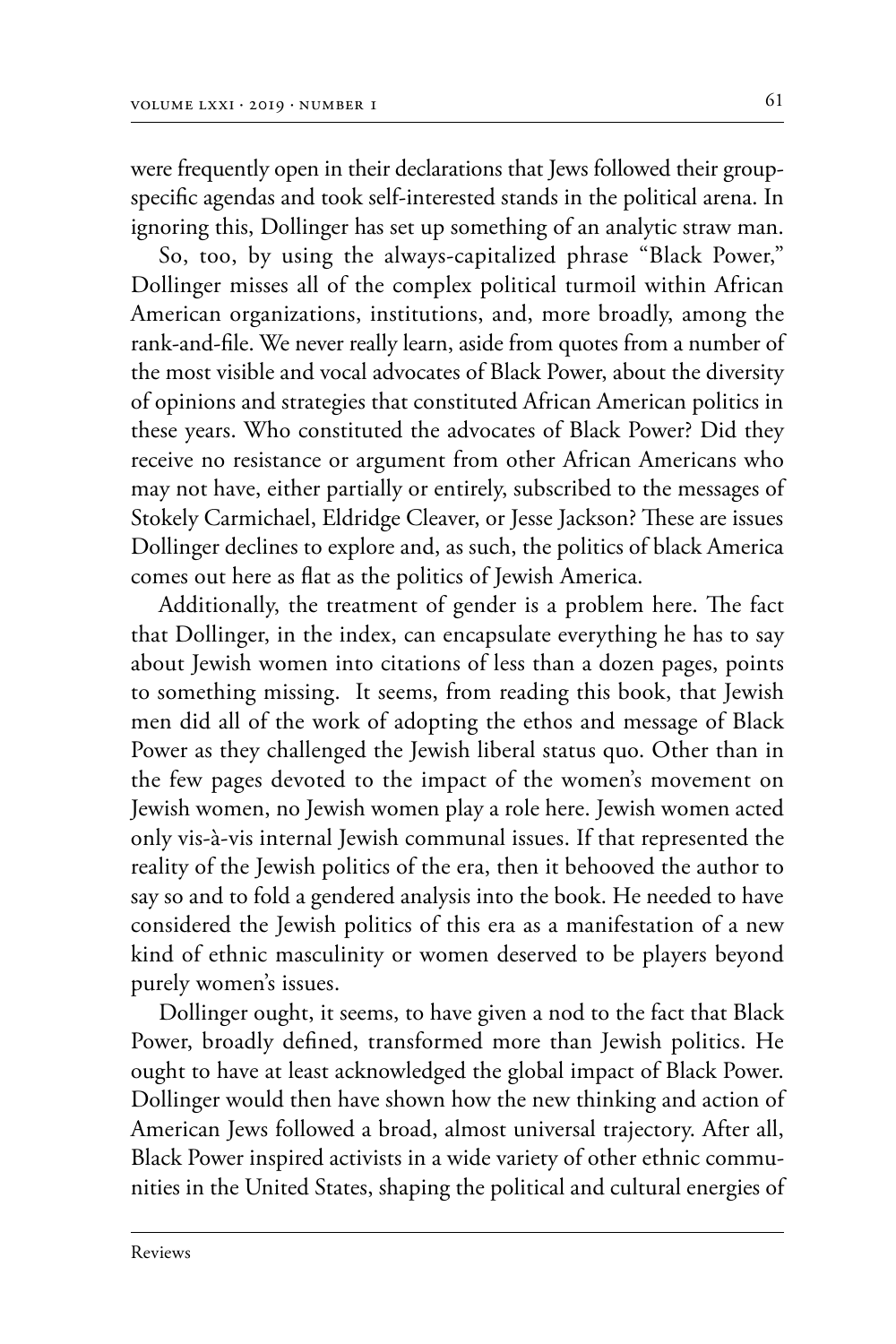the descendants of other European immigrants and unleashing political militancy among young Native Americans, Asian Americans, and so many others. And its message revolutionized the politics of no fewer places than Jamaica, South Africa, Northern Ireland, and Palestine.

This then leads to a final way in which *Black Power, Jewish Politics*  falls a bit short. The degree to which Israel, from the June 1967 war and beyond, functioned as the dividing wedge between Jews and African Americans cannot be overstated. But Dollinger actually *understates* the significance that Black Power advocates placed on this issue. They saw the expansion of colonialism in the Middle East, ensuing as it did from Israel's military activities following the 1967 War, its emerging settlement policy, and the process by which it formally annexed lands with large Arab populations. To the advocates of Black Power, individuals whose ideas and fervor so profoundly inspired American Jews, the developments in the Occupied Territories mattered. Conversely, American Jews at that same time moved Israel, and support of it, to near the top of their agenda.

This subject, while certainly addressed in *Black Power, Jewish Politics*, does not get the central analytic attention it deserved. Yet Marc Dollinger provides a very important antidote to much of the historiography as well as to popular Jewish recollection about this pivotal era.

*Hasia R. Diner is Paul And Sylvia Steinberg Professor of American Jewish History at New York University. She is the author, most recently, of* Julius Rosenwald: Repairing the World *and editor of* Doing Business in America: A Jewish History.

#### **Rebecca Erbelding,** *Rescue Board: The Untold Story of America's Efforts to Save the Jews of Europe* **(New York: Doubleday, 2018), 384 pp.**

In mid-January 1944, John Pehle, a young assistant to the secretary of the Treasury Department in the United States government, stomped the snow off his shoes and entered the White House, preparing for the most important meeting of his professional life. Over a year and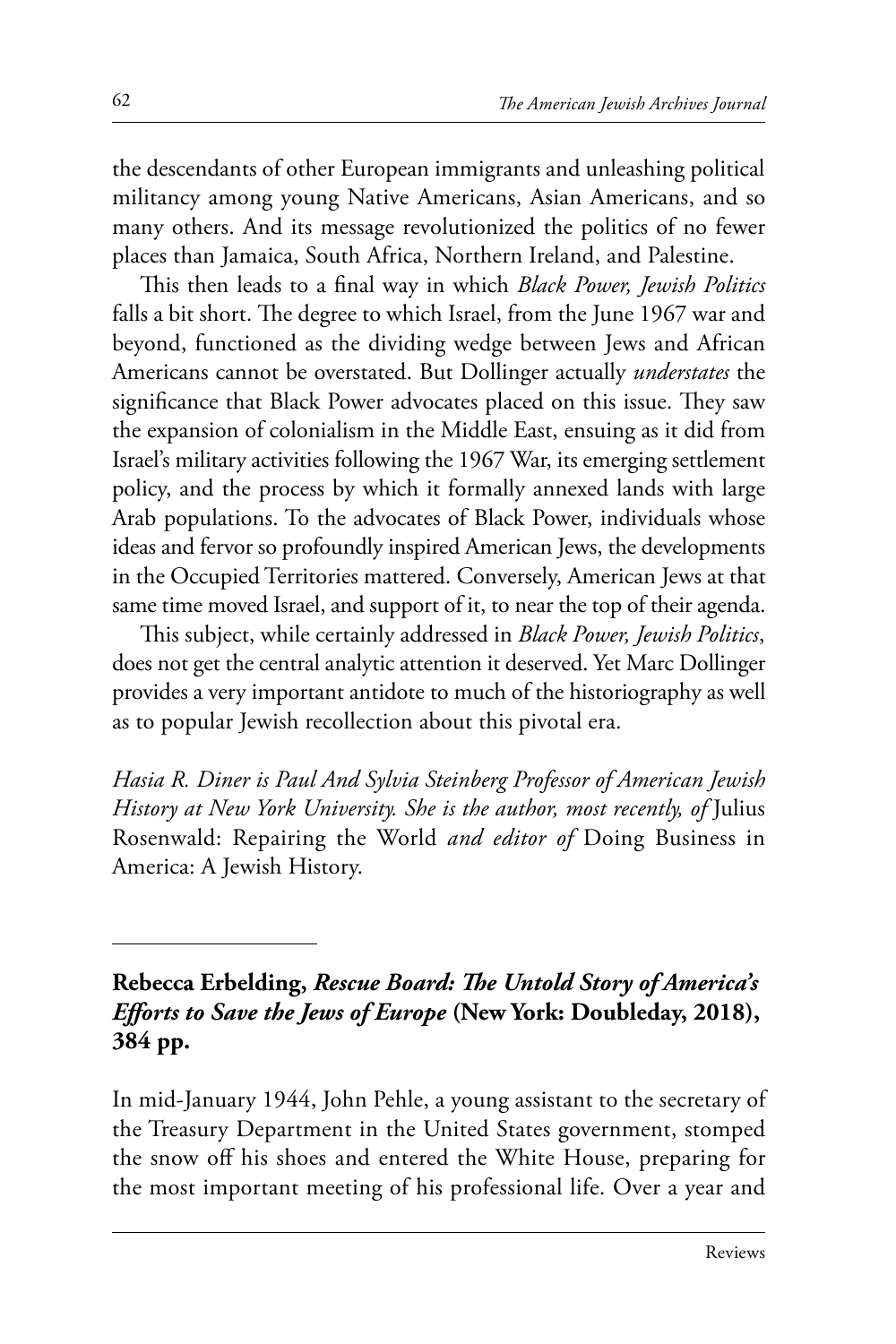a half later, tens of thousands of European lives were saved as a result of this meeting. In her new book, *Rescue Board: The Untold Story of America's Efforts to Save the Jews of Europe*, Rebecca Erbelding, an ar‑ chivist, curator, and historian at the United States Holocaust Memorial Museum, draws from a rich source of archival materials to present the first history of the War Refugee Board, an agency authorized through executive order by then-President Franklin D. Roosevelt after the meeting with Pehle.

In her research, Erbelding offers an amendment to the traditional narrative of American responses to the extermination of European Jewry—the story of a country that lent too little aid and gave too little attention, until the Holocaust had already gone too far. Erbelding succinctly covers this well-documented territory from the outset, discussing the difficulties European Jewish refugees faced in their efforts to escape to the United States from Nazi Europe: from the Johnson-Reed Immigration Act of 1924 through to the turning back of the MS *St. Louis* in 1939. But rather than repeating this narrative of inaction, Erbelding focuses on ways an admittedly small group of governmental officials did attempt to provide aid to European Jews. These officials spent the final year and half of World War II working with Jewish organizations, officials from neutral countries, and resistance groups in their attempts to rescue Jews from the web of Nazism: orchestrating covert rescue missions and prisoner exchanges, bartering supplies for Jewish lives, and distributing care packages. Their actions were not limited to Europe, however. In the summer of 1944, the War Refugee Board opened a refugee camp in upstate New York, outside of Oswego, that housed nearly one thousand refugees. Through her research, Erbelding offers a more nuanced understanding of American responses to the Holocaust.

This is not to say, however, that the history of the War Refugee Board offers a redemptive history for the United States. Nor does Erbelding attempt to situate it as "the one bright spot" (286). The backdrop of years of American indifference to events taking place in Europe re‑ mains hauntingly present throughout the book. Indeed, as Erbelding demonstrates, it took months of meetings and negotiations to convince Roosevelt of the need for action—action that did not occur until 1944,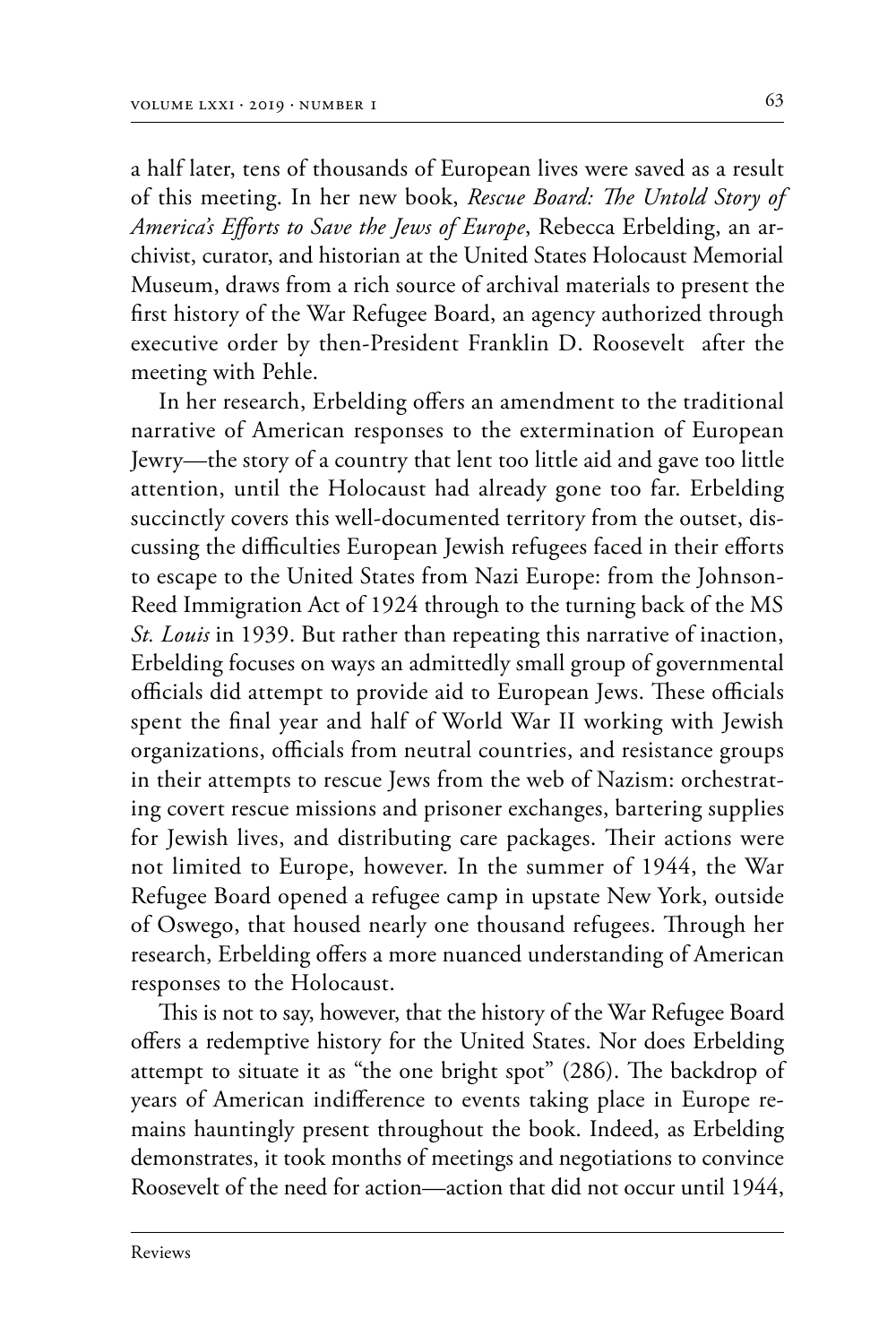after Nazi Germany's military war and genocidal war had been waging for years and millions of lives had been lost. Yet the War Refugee Board's ability to provide aid in the face of these obstacles, which Erbelding meticulously documents, only serves to highlight the importance of their actions.

*Dana Smith is an assistant professor in the department of Holocaust and genocide studies at Keene State College in Keene, New Hampshire.*

# **Daniel Judson,** *Pennies for Heaven: The History of American Synagogues and Money* **(Waltham, MA: Brandeis University Press, 2018), 256 pp.**

Daniel Judson's well-researched, marvelously original, and surprisingly entertaining study of how American synagogue finance evolved from colonial times to the present—along with his analysis of contemporary trends and how financing might change in the near future—is a must-read for anyone concerned with funding synagogues after the 2007–2008 economic recession, the widespread availability of free religious knowledge online, the dissolution or blurring of denominational lines, falling membership, and the apparent disinclination of the current generation of young people to pay for synagogue services. Historically, he writes, American synagogues have thrived on a broad-based paradigm of what he calls "democratic pragmatism" where, rather than a few wealthy donors, each member is expected to pay his or her share toward the bottom line; today, observers wonder if that paradigm is sustainable.

The author correctly asserts that examining synagogue life through an economic lens, rather than the more common intellectual or spiritual one, brings into view many issues that might otherwise remain hidden and sharpens the focus on worshippers' actual values and culture. Placing his story firmly within the context of broader changes in American history and politics, and providing enlightening comparison with the way Christian churches have financed their buildings and paid their clergy, Judson covers a comprehensive range of topics: the primacy of the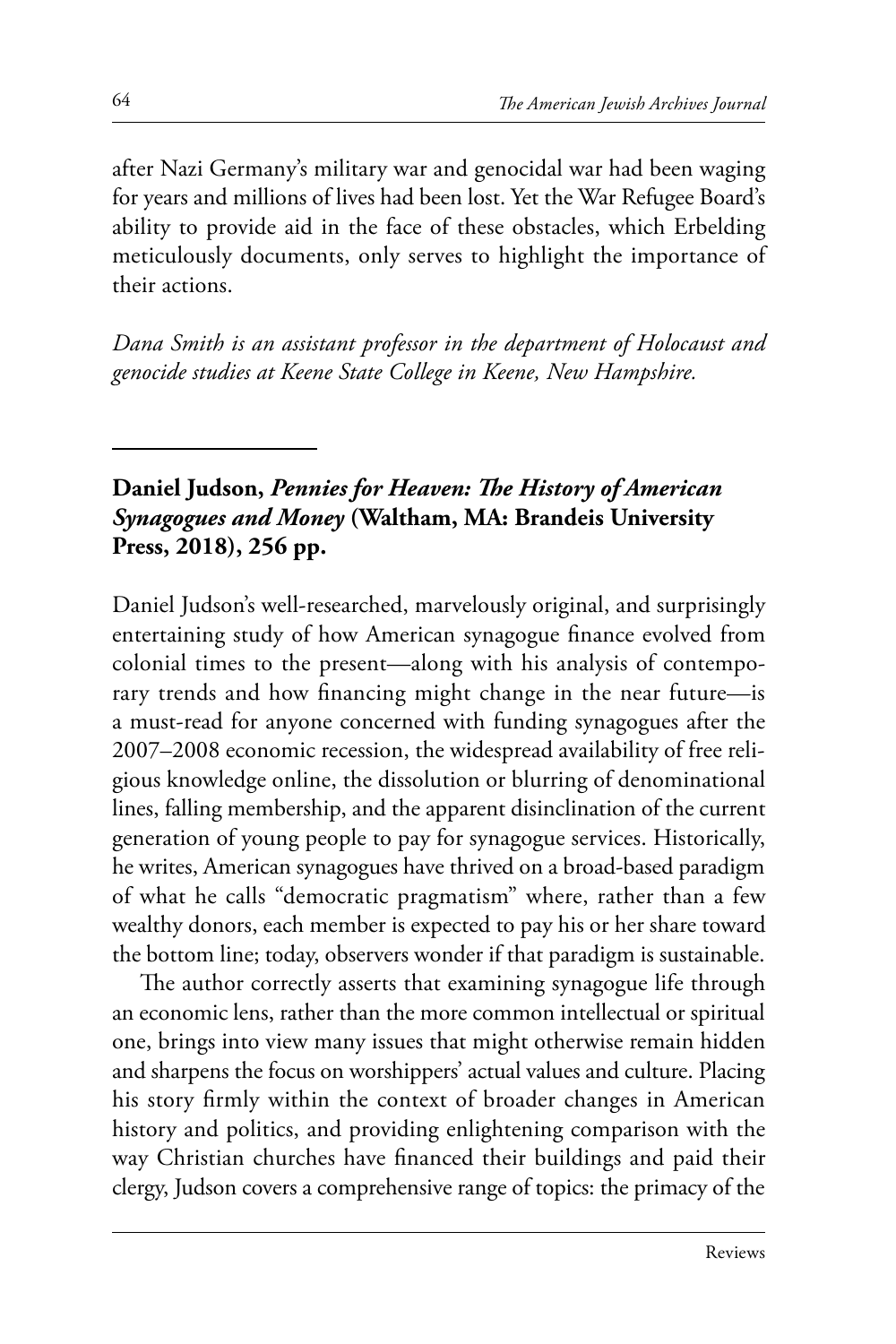principles of competition and the marketplace in the completely voluntary realm of American religious life; the origins and implications of the "Free Synagogue" or voluntary dues movement; the synagogue center movement of the 1920s (the proverbial "shuls with a school and a pool," which often meant enormous debt); the debate over who should fund religious schools; and the huge controversy in the mid-twentieth century over using lucrative bingo games to fund synagogue operations—an embroilment that resulted in the Conservative movement's expelling sixteen congregations from its umbrella organization for violating its ban on bingo. Especially illuminating is his account of the "*hazzan* craze" starting in the late-nineteenth century, when Orthodox synagogues in New York outbid each other in paying ever-more-extravagant salaries for superstar cantors, a phenomenon reminiscent of the Dutch "tulip mania" of the 1630s. He also discusses the steady professionalization of the American rabbinate during the twentieth century and the current weakening of the traditional rabbinical hiring system, along with the current challenges posed by the alternative Chabad model of synagogue finance, as congregations in other movements seek to either imitate or compete with Chabad's success.

One of the first surprises in reading *Pennies for Heaven* is learning that the practice of financing synagogues mainly by charging dues—which, as the author remarks, most might assume was handed down at Mt. Sinai—is in fact not ancient at all but a twentieth-century innovation that did not become widespread until well after World War I. Until then the main source of revenue for synagogues was the selling of seats and matching annual assessments on terms not unlike that of buying tickets to a Broadway show. Only the purchasing member could sit in a particular seat, and prices and assessments were based on proximity to the Ark, comfort, and quality of view, with at least three and as many as five different classes of seats sold. The result was visible distinctions based on wealth within the congregation, with clear "rich" and "poor" sections. The system fell out of favor during the Progressive Era and World War I, when rhetoric about the value of democracy and egalitarianism was widespread and prominent rabbis demanded, as we are told, that "In God's house, all must be equal!" Under the dues system, congregants paid a fee and then took whatever seat happened to be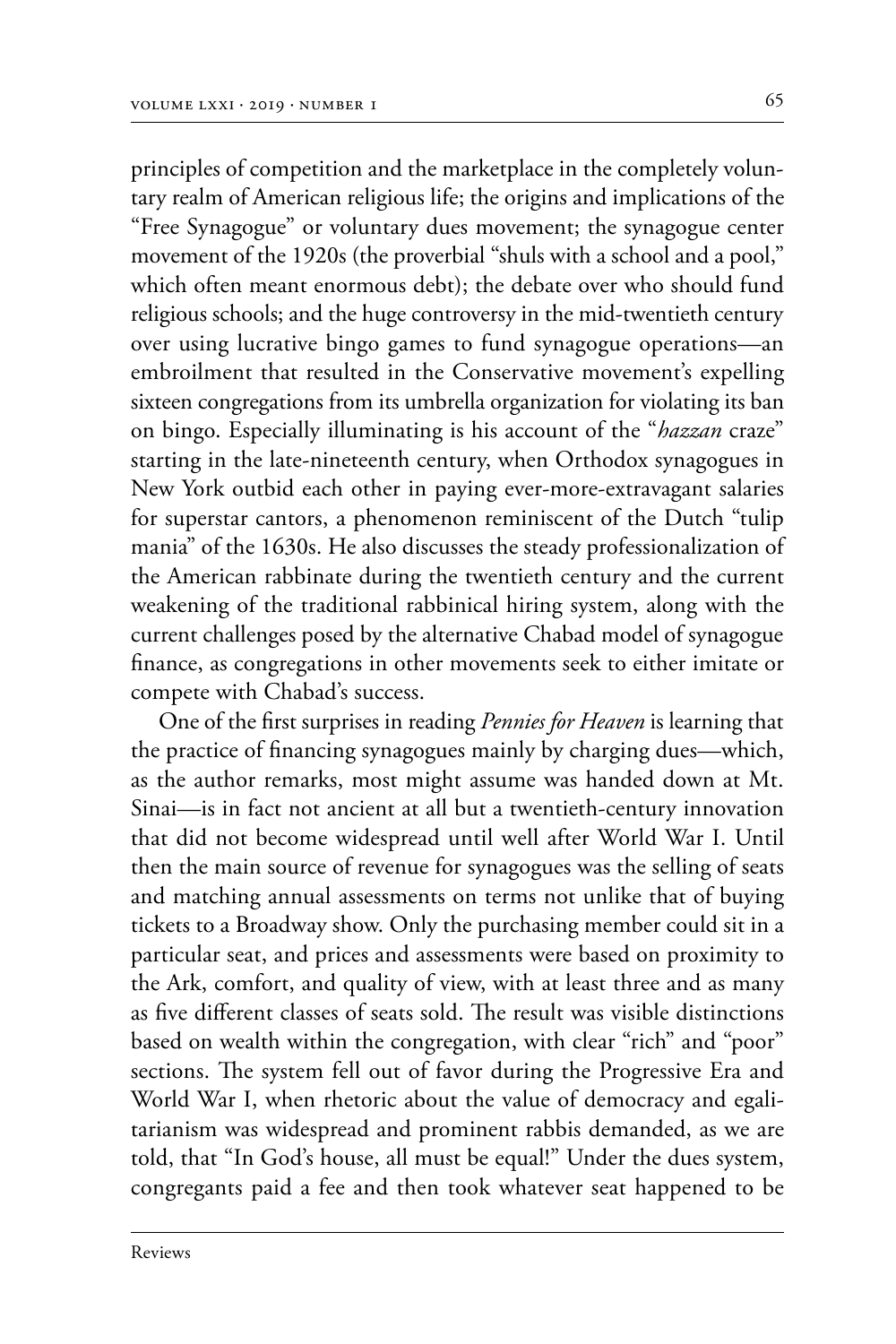free when they walked in. Another advantage of that model was that it enabled synagogues to sell virtually unlimited memberships, beyond the number of seats in the sanctuary. Most synagogues maintained the practice of selling seats only for the High Holidays, using the promise of a guaranteed seat to incentivize members to pay their financial obligations for the rest of the year.

It was also in response to the charge that synagogues had become the province of only the rich and the demand for democratization that Rabbi Stephen Wise during the same period pioneered the idea of the Free Synagogue, where there were neither fees for seats nor mandatory dues. *Pennies for Heaven* provides valuable biographical information about Wise's vision, leadership, and remarkable organizing and fundraising skills, as well as an account of the scores of synagogues that have successfully brought back this model in our own day.

Similarly, for those in New York who could not come or who balked at paying high fees for the rest of the year, numerous worship services sprang up just for the High Holidays. These came to be known as "mushroom synagogues"; they were held in venues such as Yiddish theaters, movie theaters, dance halls, or meeting rooms connected to saloons. The services depended on extravagant, circus-like, and sometimes vulgar advertising, promising star cantors and choirs but often led by quick profit seekers of dubious credentials. By 1917 a reported 150,000 worshippers attended such services. "Do you want to get pleasure for your money this year?" read one such advertisement. "Then come to the beautiful airy People's Theater Synagogue. You will hear good singing, beautiful davening, Jewish and sweet. The management guarantees good service." Established synagogues of all denominations, which saw the "mushrooms" as sacrilegious economic competition, began a campaign to eradicate them through calls for boycotts, alternative services, and the distribution of free synagogue tickets to the poor. When those efforts failed, they used their combined political power to outlaw such services through a 1934 bill in the New York State Legislature criminalizing anyone presenting "fraudulent religious services."

The final chapter may make some readers feel wistful. It looks at the synagogue building boom of the 1950s—a time when rapid suburbanization gave rise to Conservative and Reform synagogues across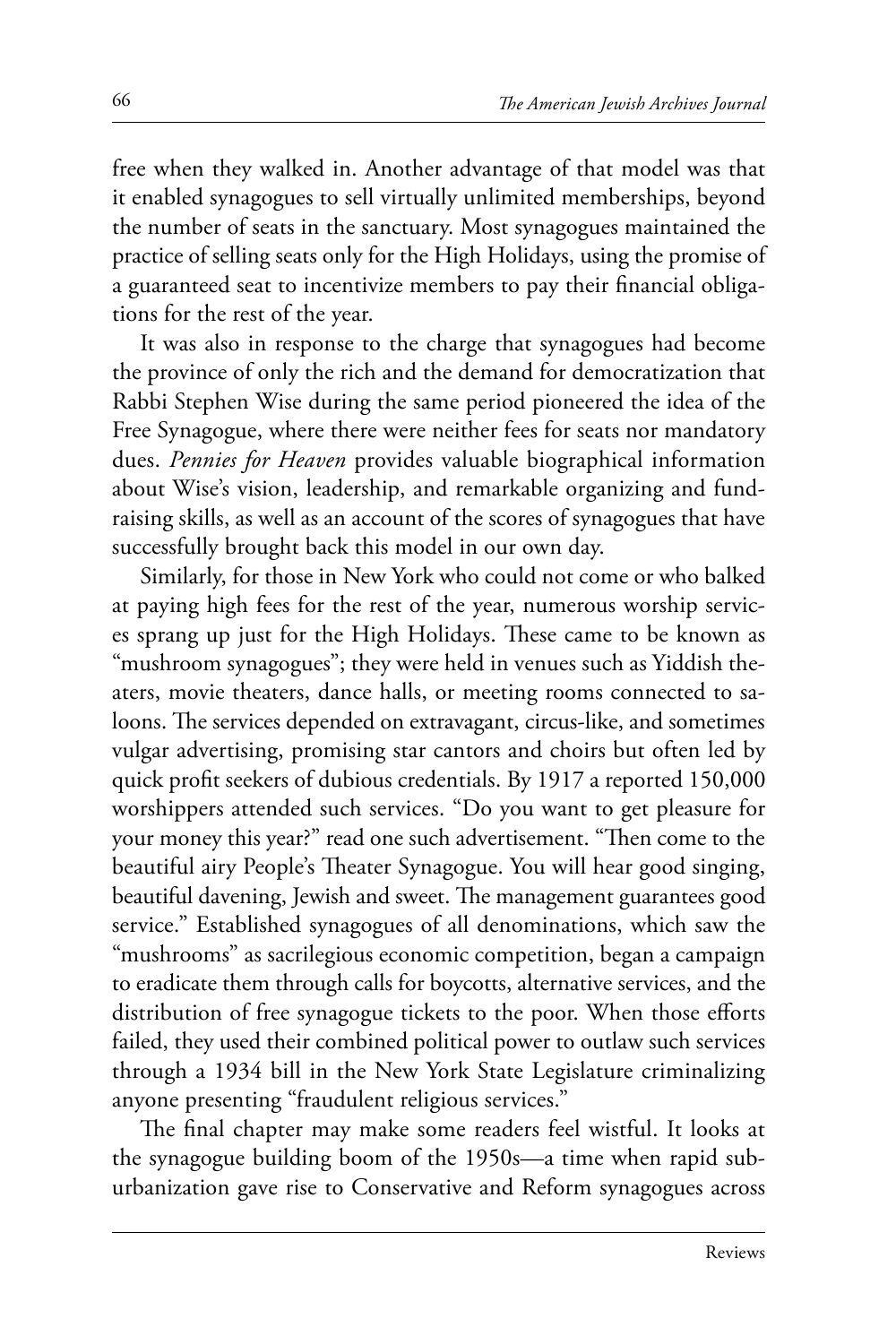the United States overflowing with congregants, and religious school classrooms could not be built quickly enough to keep up with demand. In this chapter, Judson turns to the question of evolving methods to maintain these buildings today, including mergers, renting out space, adopting the "community synagogue" model, and other ways to promote greater efficiency. He also examines alternate trends in traditional synagogue financing that have in part been made necessary and possible by the weakening of ideological commitment to Jewish denominations and to the ability of congregations to hire rabbis from outside the mainstream seminaries. Independent *minyanim*, for example, are nondenominational, do not own buildings, and have no paid clergy. In Chabad, budgets are leaner because the rabbis are paid considerably less than those in other Jewish denominations; a few wealthy donors are sought so that for most, services are virtually free; and each rabbi rules unto himself and does not answer to a board of directors, allowing for more risk taking and entrepreneurship.

Despite its enumeration of the many challenges facing the contemporary American synagogue, *Pennies for Heaven* ends on a note of optimism, suggesting that just as American synagogues have successfully evolved to meet new conditions over the past three hundred years, the synagogues of the future will likewise find ways to survive and thrive.

*Miriam Sanua Dalin is a professor in the department of history and the Jewish studies program of Florida Atlantic University in Boca Raton, Florida.*

## **Eric Lidji,** *The Seventeenth Generation: The Lifework of Rabbi Walter Jacob* **(Pittsburgh: Rodef Shalom Congregation, 2018), 294 pp.**

*The Seventeenth Generation: The Lifework of Rabbi Walter Jacob* is a bi‑ ography prepared by Eric Lidji, director of the Rauh Jewish History Program & Archives at the Senator John Heinz History Center. This book adds to a growing number of publications on American rabbis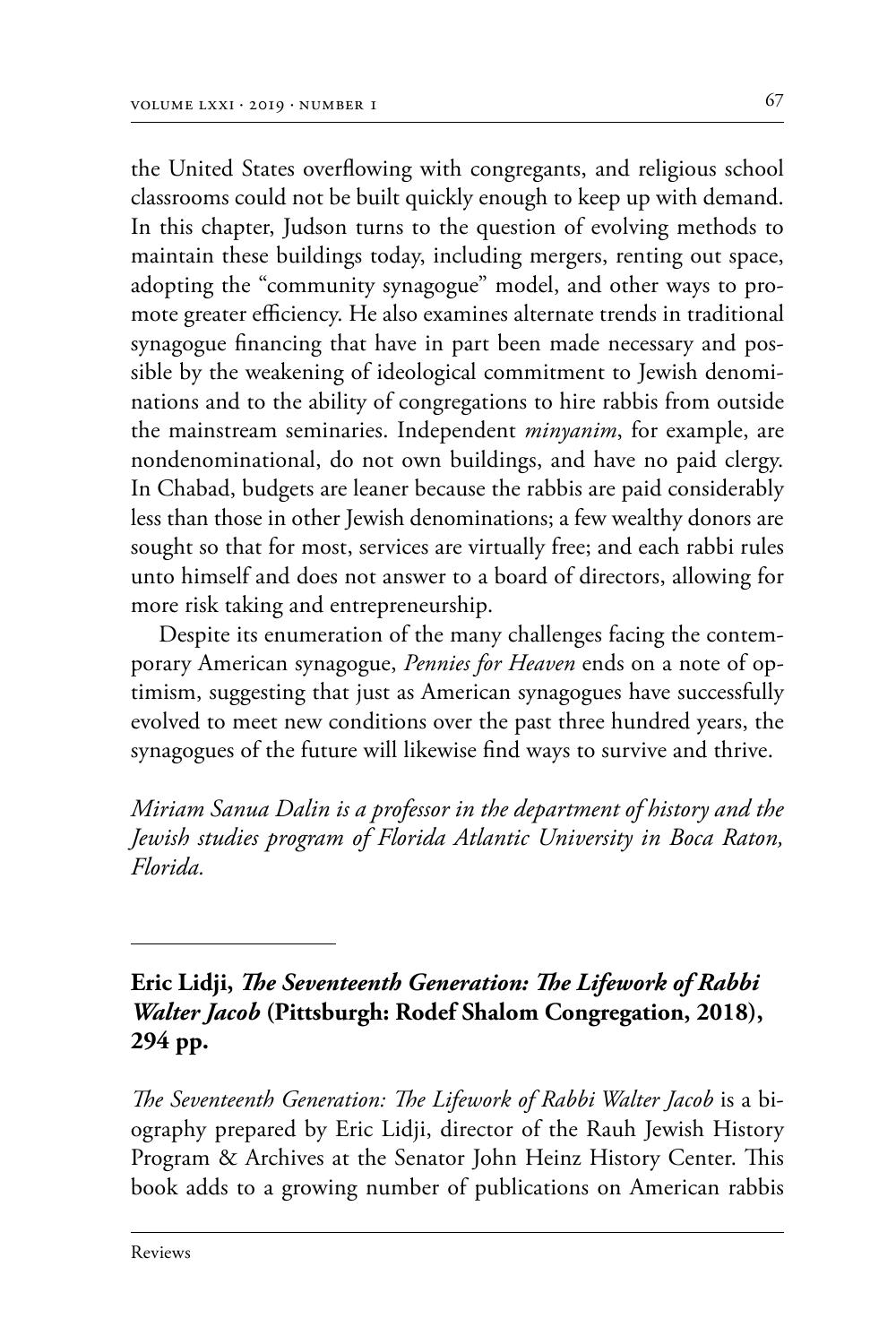born in Germany who fled the country of their birth under the Nazi regime. Their fate and their biographies are now well documented by the new, open-access digital humanities database MIRA (http://mira. geschichte.lmu.de/). Many of these men relocated to the United States, where some had significant impact on American Judaism in the postwar era. Their decision to migrate to the United States was connected to a spectacular rescue organized by the American rabbinical colleges on behalf of their colleagues in the German rabbinate, scholars of modern Jewish "Wissenschaft," or those studying for the rabbinate. At least 250 individuals continued their lives and careers in the United States.

Lidji tells the story of Walter Jacob, born in 1930, who joined his parents, Ernst and Annette Jacob, and his brother, Herbert, when the family fled his hometown of Augsburg in south Germany after the socalled *Kristallnacht*, or "Night of Broken Glass." While the emigration of rabbis had begun earlier, this pogrom entailed a massive physical attack on German-Jewish synagogues and communities and especially targeted the rabbinate, who were systematically arrested and taken to concentration camps or Gestapo prisons, where they were tortured, humiliated, and, after several weeks, given the option to either leave the country immediately or continue to be held under even worse circumstances. Walter's father, Ernst, senior rabbi of Augsburg, was swept up in this action, as was Walter's grandfather, Benno Jacob, a notable rabbi and biblical scholar in Hamburg. Early in 1939 both Ernst and Benno obtained a temporary visa from the British chief rabbi, which allowed them to flee to the United Kingdom. They were joined a few weeks later by Annette and the boys. The British chief rabbi's initiative was coordinated with the emergency rescue by the American rabbinical colleges, which provided support and mediated positions for rabbis, rabbinical students, and scholars of Wissenschaft des Judentums.

While Lidji frames Jacob's biography with information on his parents' flight and ultimate resettlement to St. Joseph, Missouri, he soon turns to the experience of young Walter in this massive cultural transformation. He highlights how this adolescent refugee grew up in America but was raised in a distinctly German-Jewish home, which highly identified with the modern German rabbinical tradition and a long lineage of male family members—fifteen generations before Walter—in the rabbinate.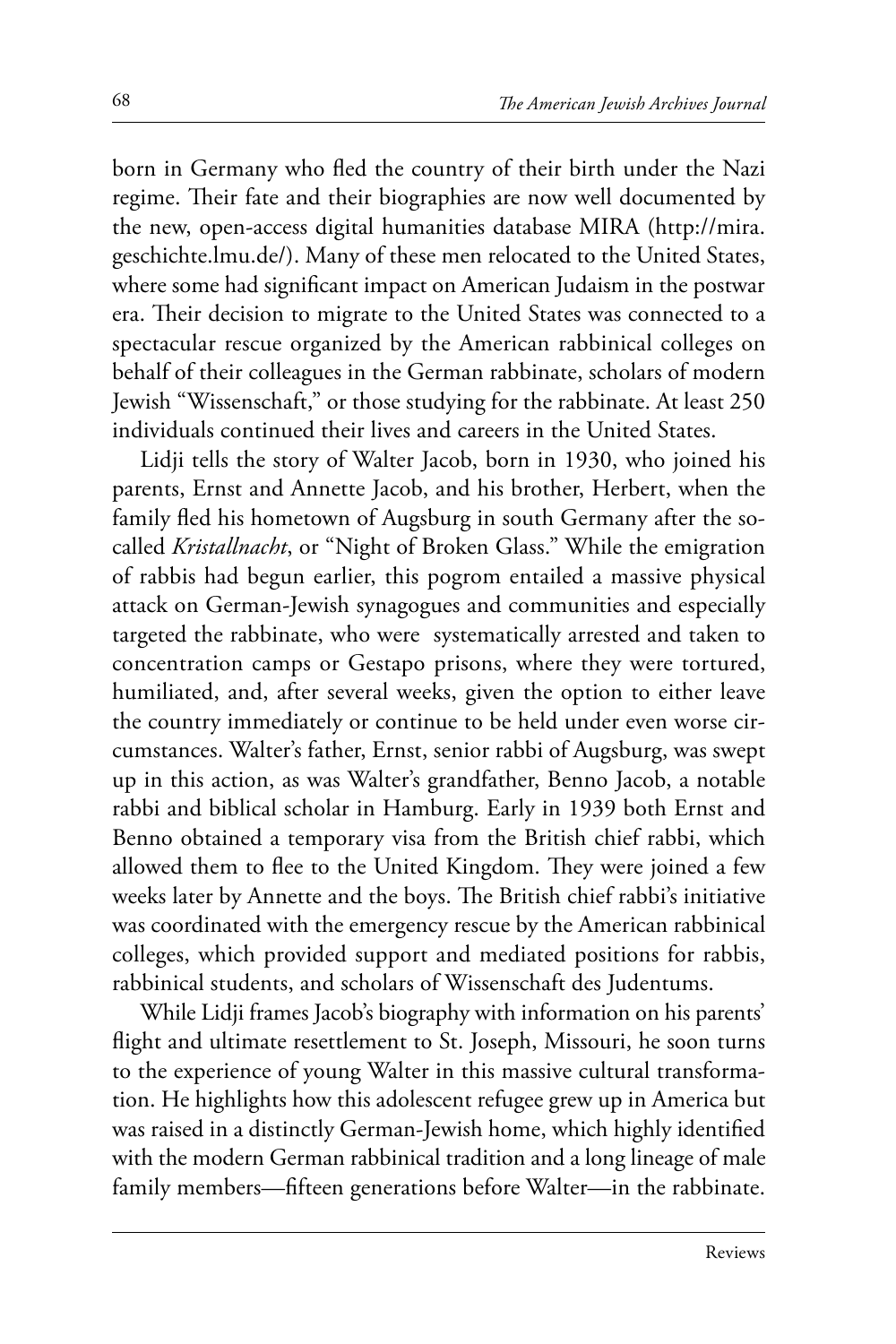Unsurprisingly, Walter decided to enter the rabbinate and followed the family tradition. Lidij details the worlds Walter straddled—educated in the United States yet committed to the ethos of a long lineage in the German rabbinate. These factors profoundly determined his personal and professional life.

In 1957 Walter Jacob was hired as assistant rabbi of Pittsburgh's congregation Rodef Sholom under Senior Rabbi Solomon Freehof. Jacob would later succeed Freehof at Rodef Sholom as senior rabbi, where he served for the rest of his life. He also ascended to the position of chair of the Reform movement's responsa committee, a role that's pivotal in the movement's decisions in Jewish law, or halakhah. This intellectual task, which has been bestowed on few, gave and still gives guidance to the movement's effort to calibrate modern Jewish identity with historic interpretation of Jewish law.

While the German-Jewish tradition had always had a special place in the life of Walter, it took until late in his life—in the mid-1970s to return to the country of his birth. His travel to West Germany opened a new and unexpected window in Walter's life, as the rabbi began actively confronting his family's past and their persecution during the Nazi era. While this active encounter was not easy, it proved to be essential and turned into a chance to find some sort of closure, and build something new: Meaningful conversations generated close relationships with the Jewish community of Augsburg, with Jews and non-Jews in Germany, and even earned Walter an offer to take on the liberal rabbinate in Munich, which he turned down.

After the end of the Cold War there was once again a growing demand for liberal Judaism, after the Shoah had destroyed this uniquely German-Jewish modernity. This provided a rare opportunity to reestablish a liberal Jewish leadership in central Europe, where Jewish religious life had largely been shaped by East European Orthodoxy in the aftermath of the Shoah. Lidji highlights how Jacob became a natural bridge builder between the American Reform movement and the new grassroots liberal communities in Germany, and how he played a role in establishing a new liberal rabbinical seminary, the Abraham Geiger College, in Germany in 1999. The founding of the College did not only provide a liberal rabbinical seminary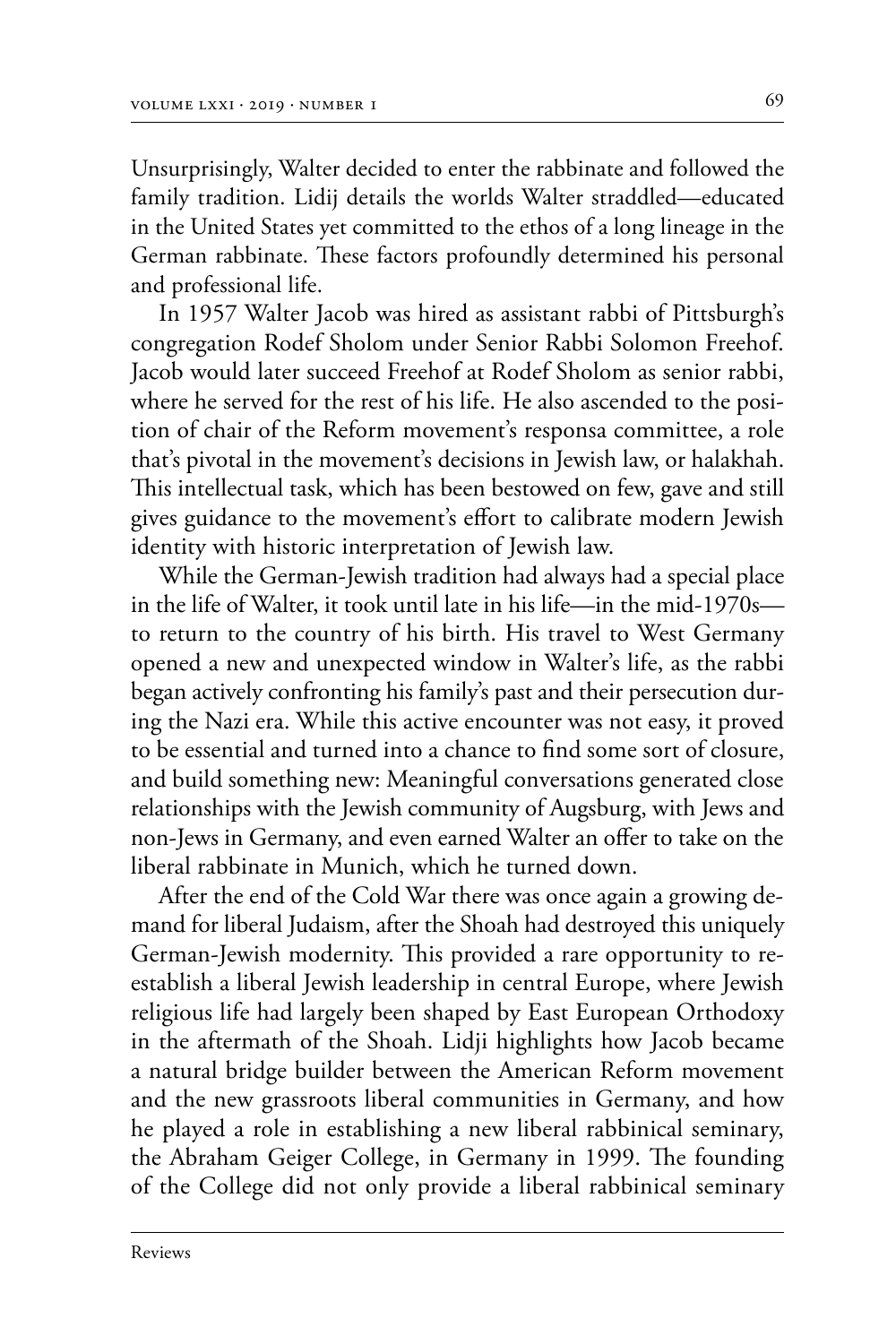on the continent, but also corrected the historical birth defect of rabbinical training in Germany. Unlike its historic precursors, the new seminary was not excluded from a theological faculty at a state university; rather, it was placed within a Jewish School of Theology at the University of Potsdam.<sup>1</sup> This renewed a heritage long believed to be lost for future generations, one that would successfully be taught to new generations of liberal rabbis from Germany.

Lidji's biography of Walter Jacob is an important contribution to a more recent chapter in transnational Jewish history, which intensely connects American and European Jewish history. It provides an in-depth example of the cultural transfers caused by flight and expulsion of the German Jewish rabbis and scholars, and it highlights the dramatic impact the migration had on American Judaism. These immigrant Jewish leaders shifted the center of modern Jewish identity from Europe to the United States, and the 250-plus German rabbis who continued their careers in the United States left a unique mark by providing a special mix of progressive outlook and traditional Jewish knowledge. While they did not question their identities as "American" rabbis, many of them built their careers on an Old-World ethos in the profession or on their experiences of Nazism, as Joachim Prinz and others did. A large number of the refugees returned to Germany in the post-war period to come to terms with the trauma, the experience of racism, and the shocking end of the German-Jewish experiment which also seemed to conclude their own history as the last of a special kind. What they discovered, however, was an unexpected victory: They were able to secure a "seventeenth generation," and a future for liberal Judaism in central Europe.

Lidji's biography is well researched and authentic, having grown out of a close relationship he built with Walter Jacob himself. In telling Jacob's story, the author made good use of multiple interviews and records in the Rodef Sholom Archives in Pittsburgh. Where he falls short, however, is in failing to frame this biography in the

<sup>1</sup> "School of Jewish Theology," The University of Potsdam, https://www.juedischetheologieunipotsdam.de/index.html.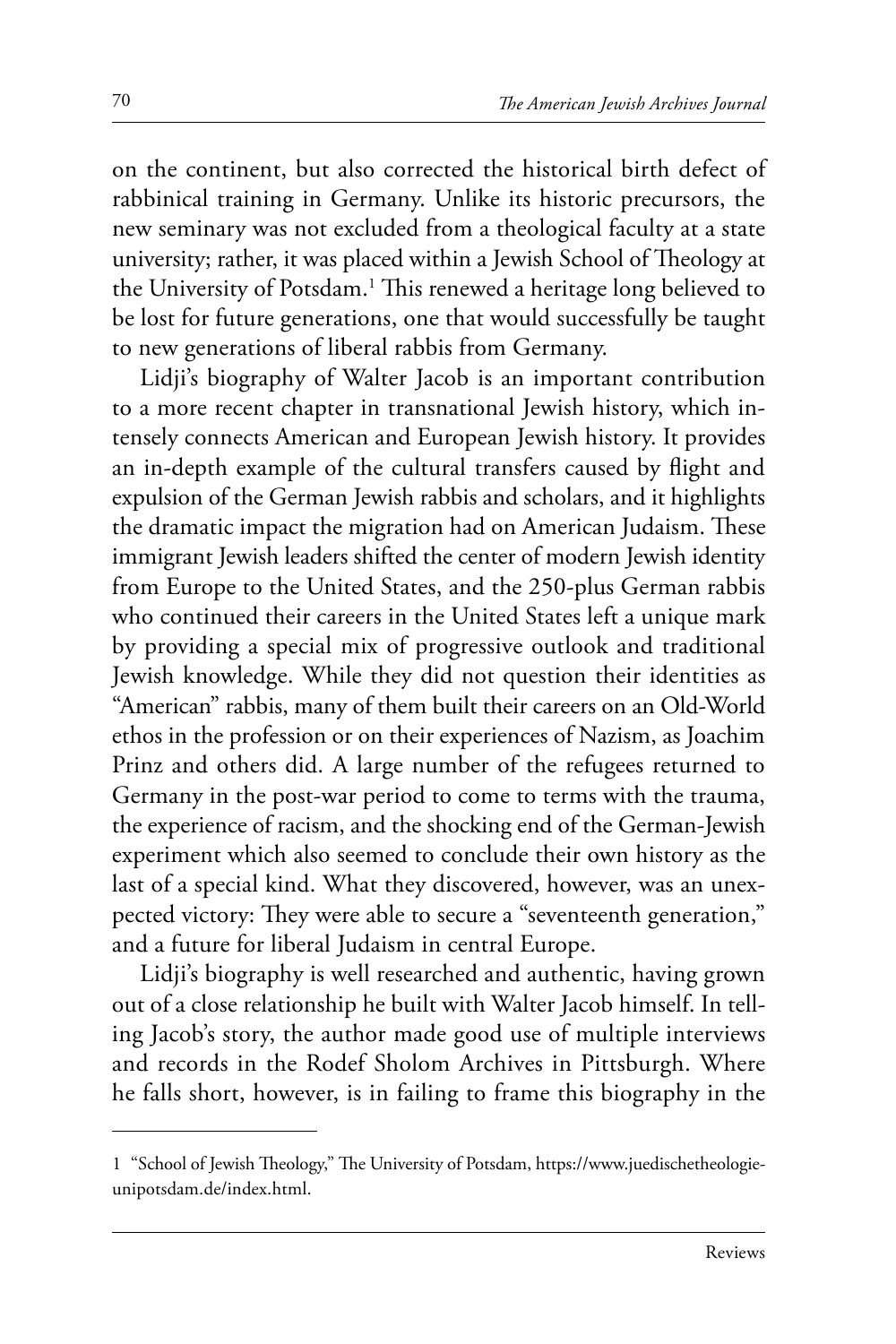larger transnational context of this important chapter of Jewish history. The use of scholarly literature and materials beyond the local scope could have helped this biography reach far beyond Pittsburgh. This leaves the study somewhat incomplete and disconnected from its international framework. Nevertheless, Lidji's work may inspire American Jewish historians to take a new look at the genre of biography, which has recently received greater attention within the historical profession.

*Cornelia Wilhelm is professor of modern history at Ludwig Maximilian University of Munich. From 2010 to 20016 she taught as a DAAD Visiting Professor in History and Jewish Studies at Emory University. She is the author of* Bewegung oder Verein? Nationalsozialistische Volkstumspolitik in den USA*;* Pioneers of a New Jewish Identity: The Independent Orders of B'nai B'rith and True Sisters*; and is currently working on a study of German refugee rabbis in the United States after 1933. She recently published two anthologies:* American Jewry: Transcending the European Experience? *with Christian Wiese, and*  Migration, Memory and Diversity in Germany: From 1945 to the Present.

#### **Samira K. Mehta,** *Beyond Chrismukkah: The Christian-Jewish Interfaith Family in the United States* **(Chapel Hill, NC: University of North Carolina Press, 2018), 268 pp.**

In 1966, in the midst of the Cold War between the Soviet Union and the West and a hot conflict in Vietnam, the United States armed forces issued a pamphlet decrying a threat to the American way of life. It was not directed at the forces of international communism, or racial disharmony, but rather at that insidious menace to religion and the family: interfaith marriages. Three chaplains, representing Protestantism, Roman Catholicism, and Judaism, presented the case that exogamous unions eroded the idea of a of a religiously united home and undermined the social benefits that flowed from strong American families.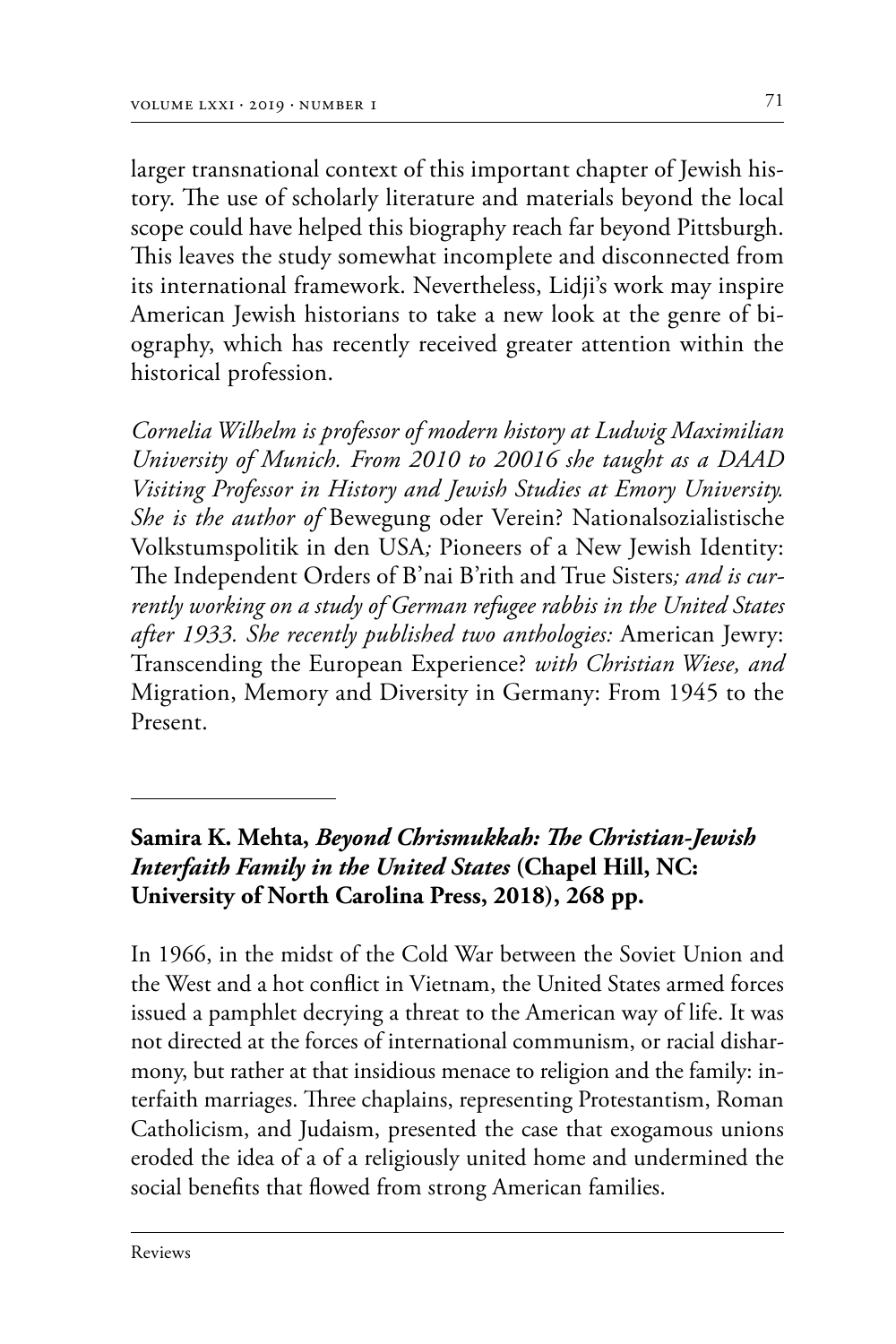In *Beyond Chrismukkah: The Christian-Jewish Interfaith Family in the United States*, Samira Mehta, herself the product of a religiously mixed marriage, notes that such partnerships are now a growing phenomenon in the United States. If one counts weddings across denominational lines within a major religion (such as between a Baptist and a Methodist), 50 percent of marriages in the 1990s began as interfaith. Of those unions, six in ten remained mixed, with the rest eventually settling on a single creed, usually through conversion of one of the parties. A 2016 a study showed that 20 percent of American adults grew up in interfaith homes, and in the twenty-first century Jews seem to marry across religious lines between 40 percent and 50 percent of the time. (This rate is equal to that of Catholics, though the small size of the American Jewish community makes it much more vulnerable to the loss of membership and thus the subject of anxiety on the part of its leadership.) "Interfaith family life," says Mehta, "is a major and formative piece of the American religious landscape."

Mehta's first chapter lightly sketches the historical background examining how the Central Conference of American Rabbis, the Catholic Church, and the mainline Protestant denominations began in the 1970s to come to terms with the challenge of mixed marriages. Protestantism, dominant culturally and numerically, was much more sanguine about the problem, but it posed severe problems to Jewish and Catholic clergy, who put a number of barriers in front of the couples before they would sanction an interfaith union. Chapter Two, which is the weakest, looks at a few examples of the depiction of mixed marriage in popular culture, particularly the short-lived sitcom *Bridget Loves Bernie*, the Barbra Streisand/Robert Redford love story in *The Way We Were*, and a Jewish-Lutheran wedding on *Little House on the Prairie*.

By the 1980s Jewish Reform leaders realized that they could not stem the tide of mixed couples, and in Chapter Three Mehta examines the guidebooks written to create Jewish families out of interfaith marriages. Some were aimed at the married couple; others, such as *Mommy Never Went to Hebrew School* and *Nonna's Hanukkah Surprise,* illustrated ways children could keep their Jewish identity while still valuing links to their Christian relatives. These writers treated Christianity as a set of private beliefs, but Jewish identity was seen as an all-encompassing civilization,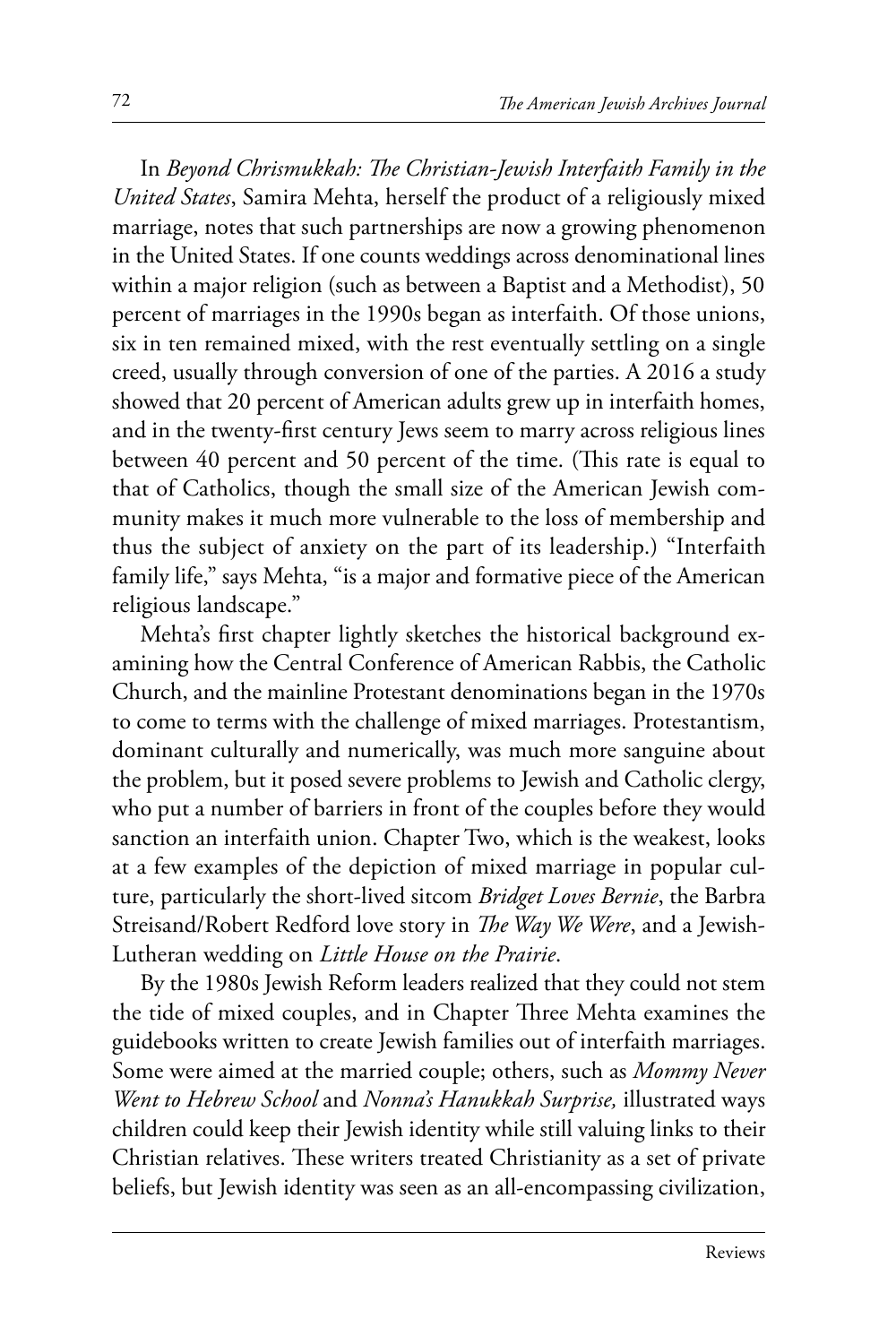found in both culture and beliefs. The non-Jewish spouse was then the one who should abandon her traditions, lest the family be disunited and the children confused. This ignored Christianity's non-creedal elements and attachments to symbols such as the Christmas tree and the fact that "new Jews"—especially those of patrilineal descent—were often made to feel unwelcome by their adopted coreligionists.

Mehta turns in Chapter Four to mixed marriages in which the non-Jewish partner is not white, creating a reversal of the usual scenario in which Jews are viewed as the minority partner. This, says the author, destabilizes "the majority/minority power dynamic, creating a situation in which the two cultures had to interact with each other on a more equal footing. Jewishness lost the deference that it often receives as the minority culture as it made room for another minority culture, albeit Christian<sup>"</sup>

Chrismukkah, the fictional holiday that first appeared in a 2003 episode of *The O.C.* and that spawned a brief commercial popularity, is used in Chapter Five as a springboard to examine families that chose to live with blended customs. Mehta then gives the reader a deeper look at four interfaith families that have chosen to adopt mixed practices. They are an interesting collection: a Christian-Jewish marriage in which ecological concerns predominate; an "interreligious" pair formed from the union of a Jew and a Unitarian Universalist; a Mormon-Jewish family; and a couple who tries to embrace Christianity and Judaism equally. Rather than being rootless or morally unanchored, these interfaith couples appear to have created their own unique traditions. Mehta explains this by observing the broader American religious scene—a scene where individual choice was the ethos that trumped communal ties and increasing multiculturalism allowed families a cafeteria of "practices and products available in order to shape an identity."

Mehta concludes by musing on her own Hindu-Unitarian background and wondering what the future holds for the children of interfaith families. "I cannot tell you what the children will do," she says, "but I can tell you that they are, by and large, all right."

*Beyond Chrismakkuh* offers some interesting conclusions about recent Reform Jewish attempts to deal with the problems posed by interfaith marriage. Its strength lies in the interviews with families that have met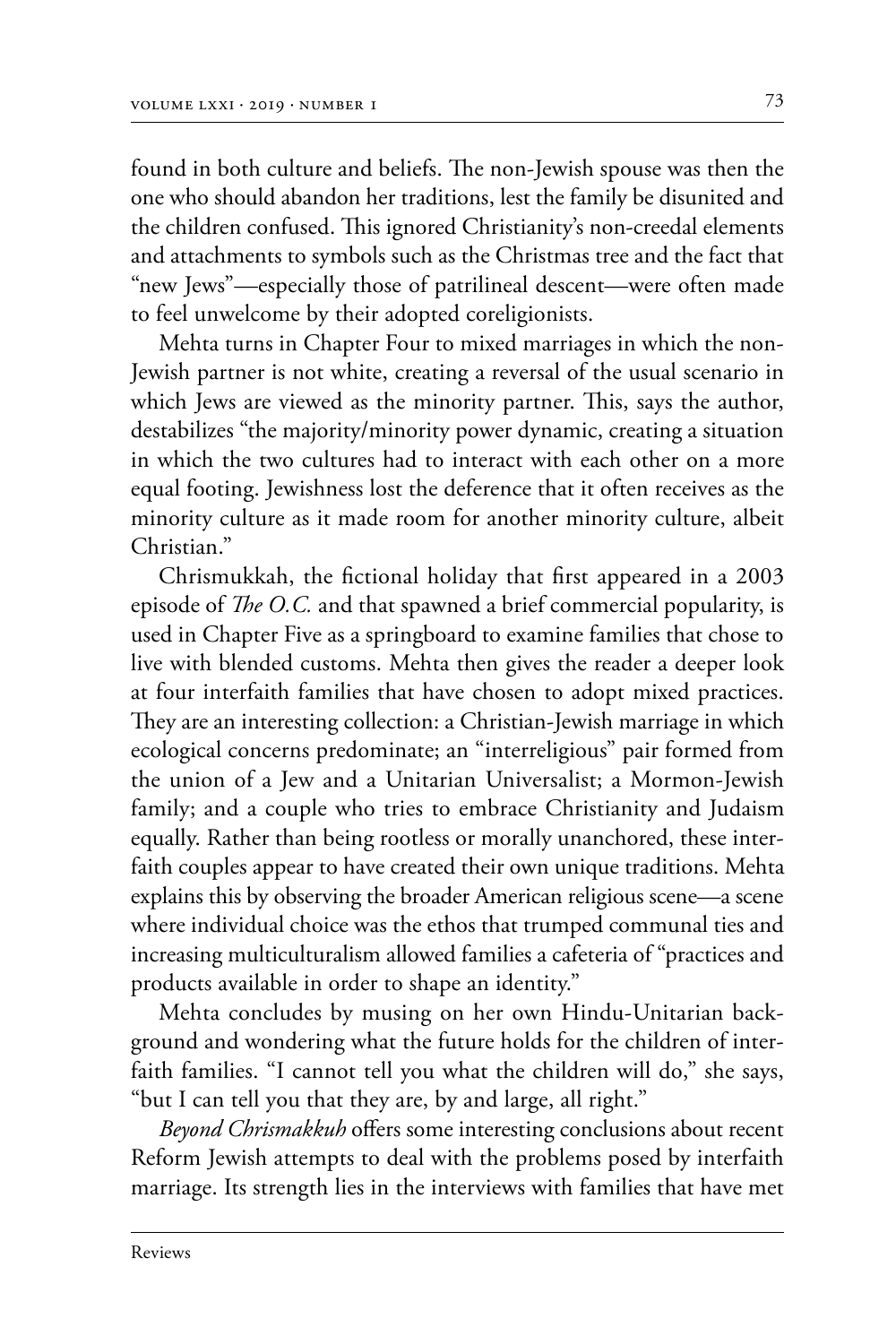the challenges, but we learn little about mixed marriages that have been unsuccessful (surely an important part of the story) or about families that chose to emphasize the Christian partner's religion. Strategies around a Chrismakkuh-like blending have a long history stretching back to nineteenth-century Germany, and Mehta would have benefited from considering a longer time frame. In structure, the book is too much like the dissertation from which it sprang, marred by contemporary academic jargon such as the necessity for the author to "locate," "unpack," "situate," and "historicize" events that are "reinscribed." The chapter on movie and television depictions mistakes a few mass media productions for "popular culture," and in it Mehta misses an opportunity to consider how their treatment of interfaith marriages fits in with Hollywood's longstanding distaste for adherents who take their religions too seriously. Overall, this is not a deep book, but it deserves a place on the shelves of scholars of contemporary Judaism.

*Gerry Bowler is a Canadian historian whose research interests focus on the intersection of religion and popular culture. His latest book is* Christmas in the Crosshairs: Two Thousand Years of Denouncing and Defending the World's Most Celebrated Holiday.

**Sharon B. Oster,** *No Place in Time: The Hebraic Myth in Late-Nineteenth-Century American Literature* **(Detroit: Wayne State University Press, 2018), 352 pp.**

Over the past fifteen years, American literary studies have undergone what Cindy Weinstein recently called a "temporal turn." This increasing scholarly attention to the place of time in both constructing and subverting ideas on Americanness is much indebted to Elizabeth Freeman's seminal *Time Binds: Queer Temporalities, Queer Histories* (2010), Wai Chee Dimock's *Through Other Continents* (2006), and Dana Luciano's *Arranging Grief* (2007), as well as to Weinstein's own *Time, Tense, and American Literature* (2015) and her new edited volume *A Question of Time* (2018).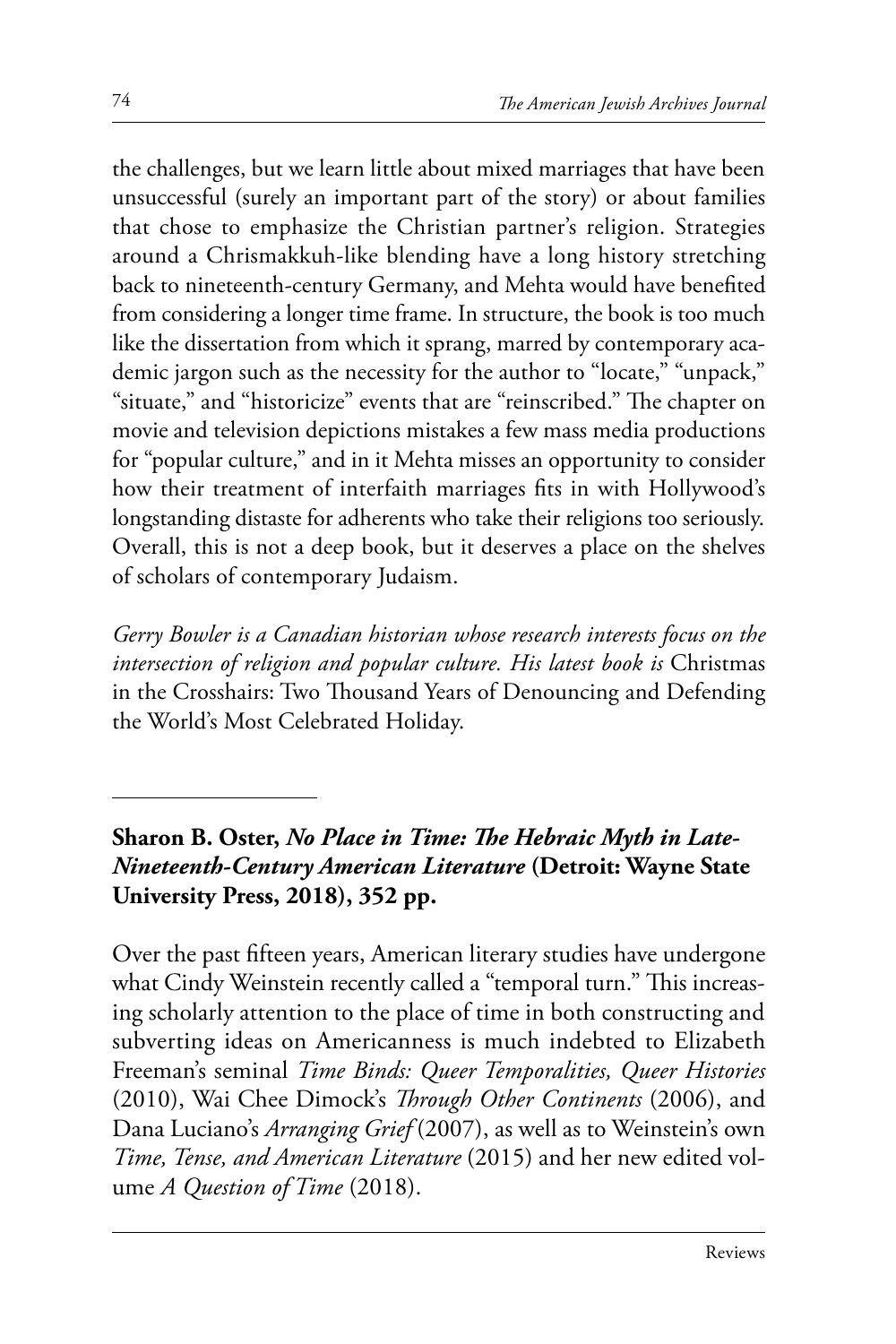Sharon B. Oster's *No Place in Time: The Hebraic Myth in Late-Nineteenth-Century American Literature* is a remarkable contribution to this current critical moment. In her debut monograph, Oster provides fresh insight into the Protestant "Hebraic myth" that "rendered the Jew a figure *out of time*" (4) and into how this myth—which placed Jewishness in the ancient past and outside modernity—was reimagined in late-nineteenth- and early-twentieth-century American realism to place Jews *in* time "as guarantors of a promising American future" (4).

Oster's juxtaposition of Christian and Jewish authors generates a rich and nuanced argument. Whereas older studies focus mostly on the question of agency—on whether Jews were able to break free from an assimilationist Protestant mythology—Oster presents a more complex discussion of how ideas of Americanness and its relation to modern Jewishness were negotiated by both Christians and Jews through a particular language of time. In this regard, and although she claims not to entirely follow his call for a methodological revision in Jewish American studies, Oster's book is in line with Jonathan Freedman's *Klezmer America* (2008), in which he astutely shows that as both subjects and objects of representation, Jews "helped transform the ways in which Americans imagined Otherness itself" (6).

*No Place in Time*'s introduction traces the emergence of the Hebraic myth in the rhetoric of the Puritan era. It then moves on to explore the critical adaptation of this myth during the mass migration period, a time when debates on Jewish citizenship and assimilation saturated the American public. Each of the four ensuing chapters follows historical shifts in prevailing literary genres and the intersection of these aesthetic shifts with changes in discourse on the temporal location of the Jew.

The first chapter is dedicated to periodical culture in the late nineteenth century, specifically to the local color writing of Abraham Cahan. Cahan, Oster argues, finds a temporal way out of the binary impasse of assimilationist linear progression versus backward-looking nostalgia. His design of a literary cyclorama effect allows him to transform the sentimental, frozen-in-time image of the shtetl life into a dialectical, messianic, "world to come" anticipation of an uncertain—hence, nonteleological—future. The second chapter moves from the margins to the center of the American literary market. It discusses several works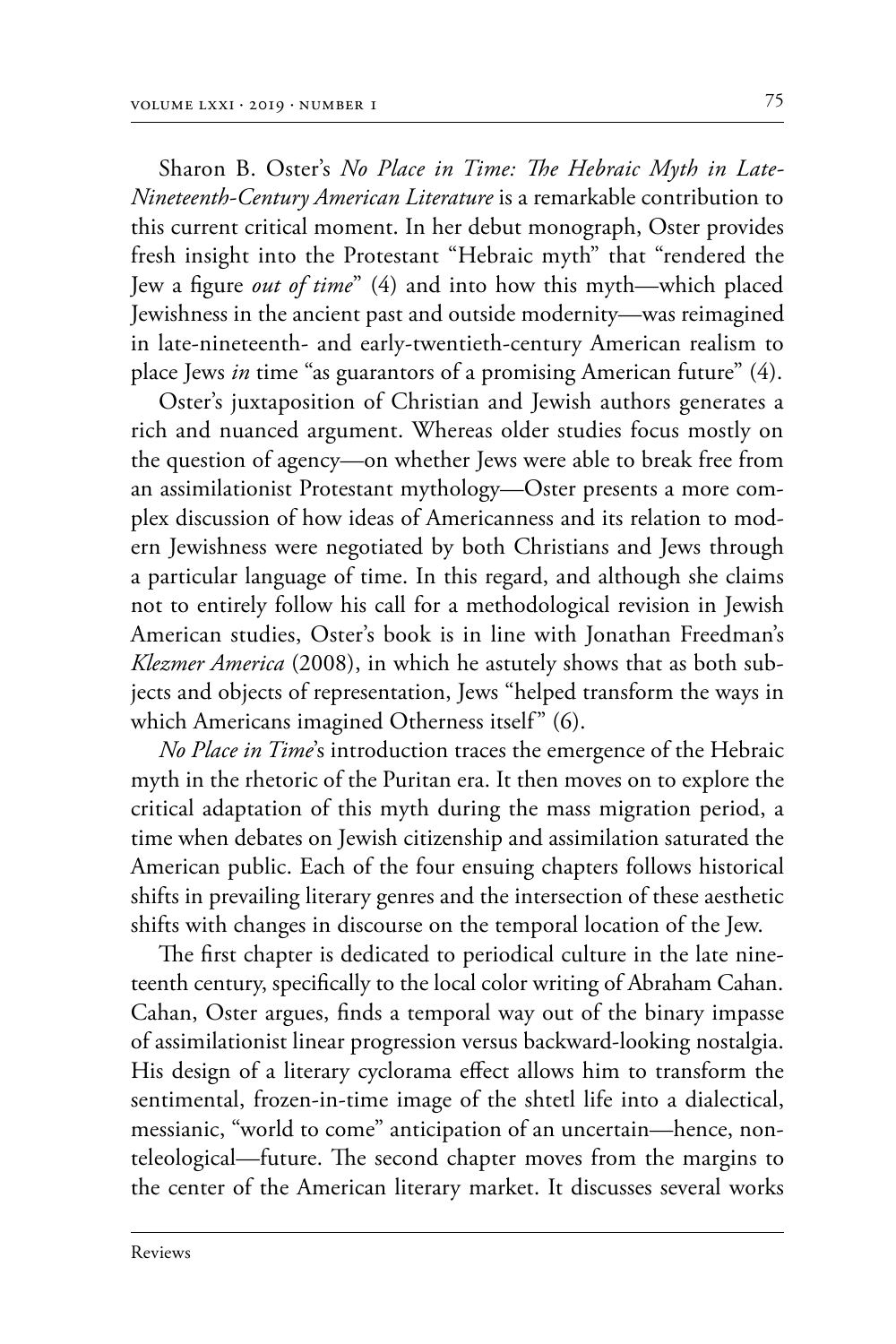in Henry James's major phase, with an emphasis on *The Golden Bowl*  (1904). James's novel, Oster suggests, melds sacred and secular temporalities in its modernization of the "noble Hebrew" figure as a pawnbroker. Furthermore, James parallels his pawnbroker figure with the realist writer himself. Oster thus aptly complicates the limiting philosemitic/ antisemitic dichotomy that characterizes debates on Jewishness in James, determining that James "links himself to the Jewish pawnbroker through their common function as negotiators of worth and mediators of time" (99).

In the third and fourth chapters, Oster turns her attention to representations of intermarriage. Chapter Three studies the failed intermarriage plot in Edith Wharton's *The House of Mirth*. Oster contends that Wharton's choice to have her protagonist Lily die rather than marry Simon Rosedale places "Rosedale's Jewish otherness at the nexus of two competing systems of value and corresponding orders of time: the inexorable linearity of naturalist decline, and the unpredictability of chance that disrupts it" (145). The failed marriage is thus not entirely somber, insofar as Rosedale interrupts the temporal determinism of the naturalist narrative of decline by introducing into it a liberating, speculative, "viable future that can be imagined, [even] if not realized" (153).

Chapter Four deepens the exploration of the temporal dimensions of Jewish-gentile intimacy through a discussion of works by Mary Antin and Anzia Yezierska. Oster contends that whereas Antin's *The Promised Land* (1912) endorses religious intermarriage as a means to temporally reconcile "Jewish traditions of the past with the modern, American future" (188), Yezierska's *Salome of the Tenements* (1923) places American self-fulfillment not in the "sexual literalization" of the melting pot metaphor (214) but in the fashioning of a Jewish artistic individual self. This disillusioned self undergoes an "aesthetic redemption" (215) and comes to merge "past and future" in her subject position (219).

The concluding coda goes back in time to look at Emma Lazarus's revision of the Hebraic myth. Lazarus's poetic work succeeds in "recasting Christianity as ancient and reclaiming Hebraic Jewishness as modern and central to the future in its own terms" (238). In this way, Lazarus prefigures the various literary efforts to place the Jew in the American present that Oster discusses.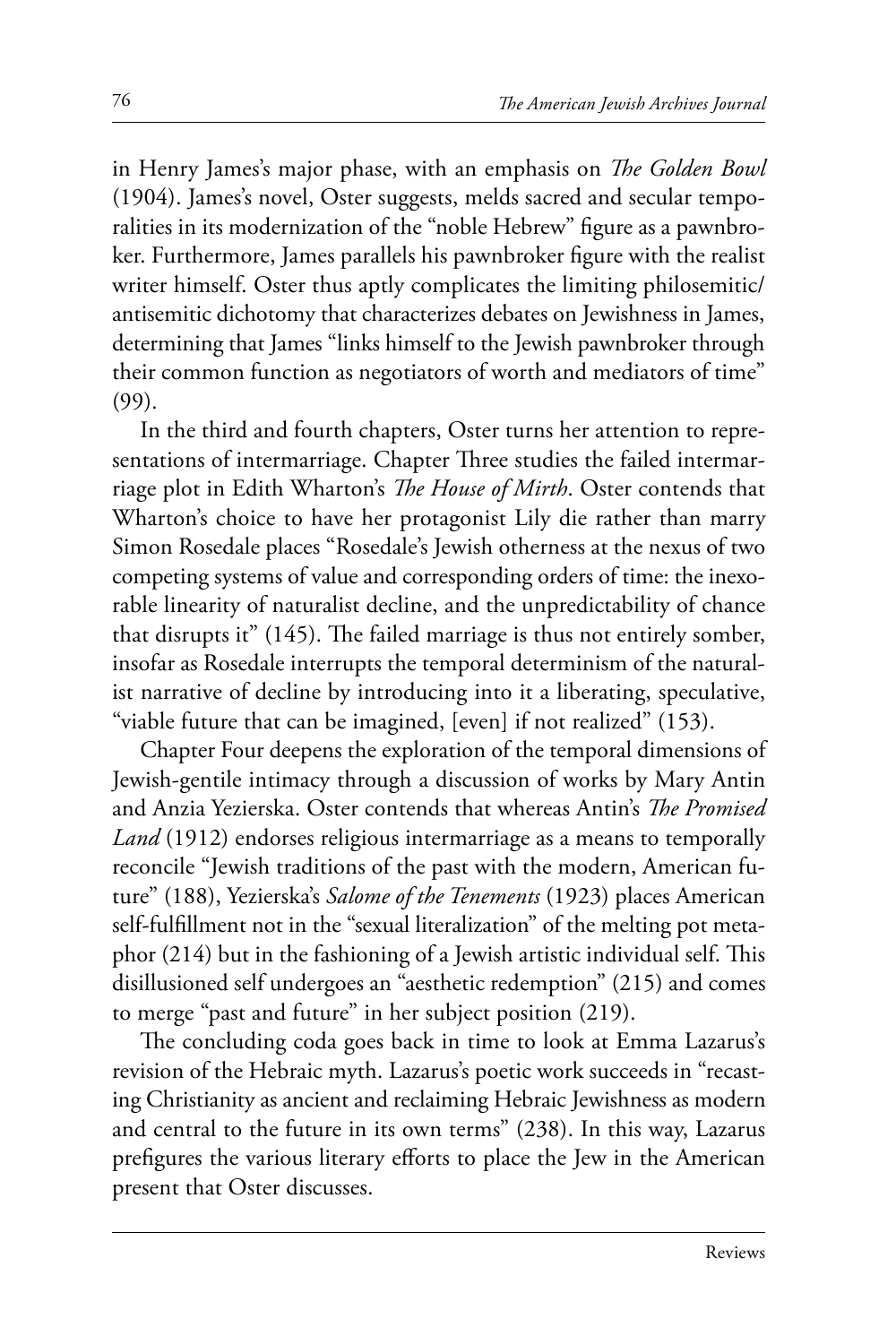*No Place in Time* is rife with insightful readings of key literary and historical texts. It is a valuable project for rethinking the poetics and politics of American realism through the lens of time. Oster's exploration of various authors who sought to disrupt "realism's own historicity" (16) by introducing various modes of "religious, sacred time" (27) invites us to transcend the binary between secular and sacred time and to acknowledge the modernist qualities that, to varying degrees, these works all possess. Overall, this is a thoughtful and impressive book, one that will be useful to scholars working in Jewish studies, American studies, and novel theory. It provides a foundational discussion of how Jewishness was *timed* during the mass migration era and beyond, and it traces the socio-aesthetic grammars that determined, to use Oster's language, how the story of the Jew in time can be told.

*Danny Luzon is a doctoral candidate at the University of California, Berkeley, in the department of comparative literature. His research focuses on multilingual and translational modes of literary representation in the works of American Jewish authors of the mass migration period. He is currently a fellow of the Posen Society of Fellows and was the inaugural Sherry Levy-Reiner fellow at the American Jewish Archives.*

## **Eddy Portnoy,** *Bad Rabbi and Other Strange but True Stories from the Yiddish Press* **(Stanford: Stanford University Press, 2018), 244 pp. + illus.**

Eddy Portnoy's *Bad Rabbi and Other Strange but True Stories from the Yiddish Press* is both fascinating and frustrating: fascinating for the stories told, frustrating for its lack of analysis. Did Jews count among their ranks winners and losers? Both, but so what? *Bad Rabbi* is a strange book: not a history, not a sociological/anthropological study, and for the most part lacking contextualization. It is more an assemblage of separate journalistic happenings than anything else. Portnoy has a very light and breezy touch. His use of late-twentieth- and early-twenty-first-century slang in describing events occurring not later than the 1920s can be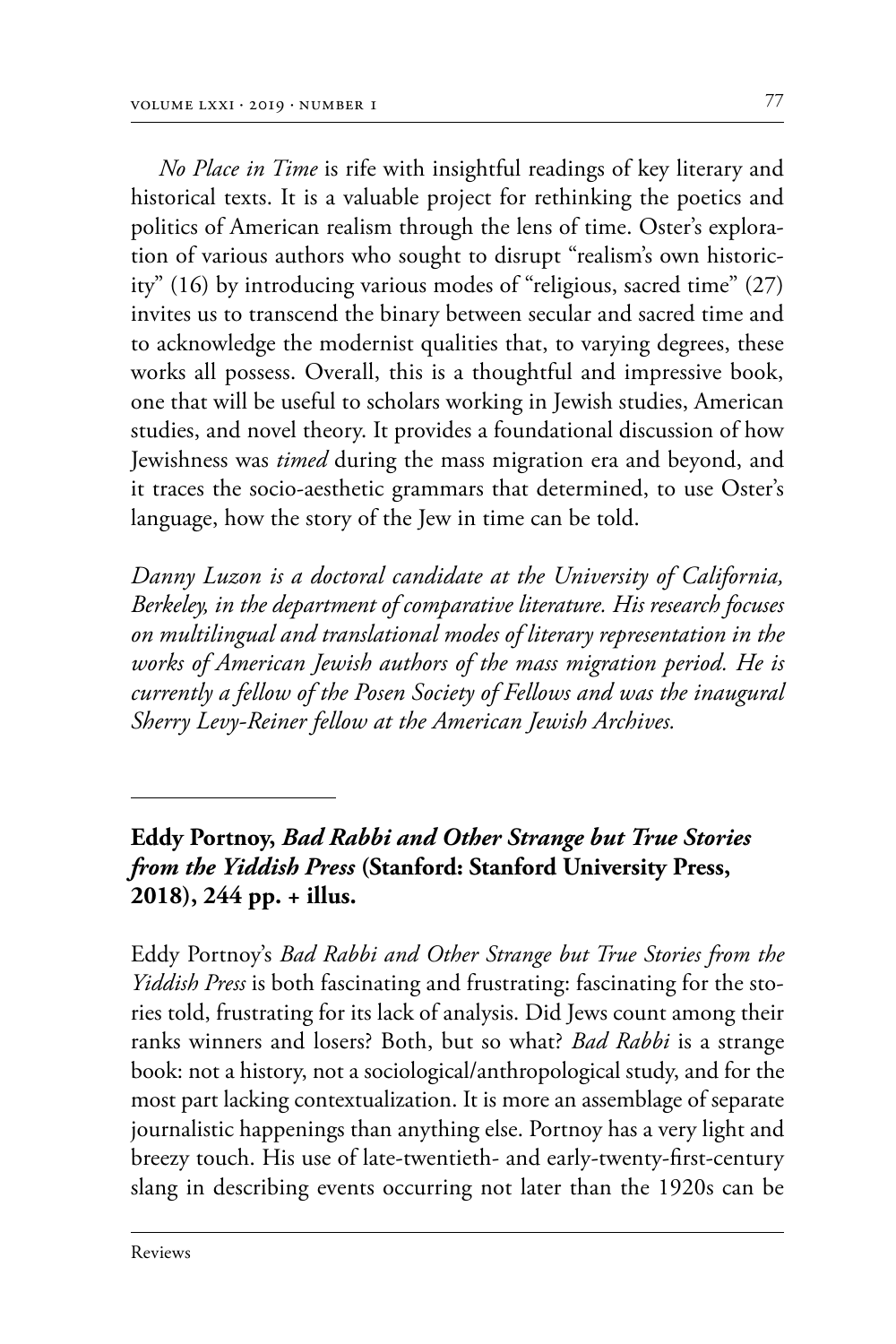somewhat disconcerting. He includes many photographs, drawings, and cartoons from the Yiddish press, all translated—a definite advantage to those challenged by Yiddish.

Of the eighteen chapters, fourteen originally appeared in the e-zine *Tablet* and were enlarged for the book. Both the first chapter, on a Jewish abortionist's trial in 1871, and the sixteenth chapter, on the professional wrestler Martin "the Blimp" Levy, came out of the English-language press; while interesting, the author does not really explain their placement in this book.

The vast majority of Portnoy's subject matter comes from the Yiddish press in Poland, particularly *Moment, Haynt, Unzer ekspres*, plus the Polish-language *Nasz Przeglad*. Other Yiddish publications from Poland cited (once each) include *Fraydenker*; *Der fraynd*; *Kapores*; *Der blofer*; *Literarishe bleter; Vokhnshrift far literatur, kunst un kultur; Idishe bilder; Film velt;* and *Dos yidishe folksblat*. The American Yiddish press is represented by a few stories from *Forverts, Morgn frayhayt, Di varhayt, Di yidishe tsaytung,* with single mentions of *Di yidishe gazetn* and *Morgn zhurnal.* Oddly enough, *Dos yidishes tageblatt*, the first Yiddish daily in the world, receives no mention. (Technically it was not a daily, since, being Orthodox/traditional, it did not appear on the Sabbath*.*) Nor is there any mention of New York's *Der tog*, which was considered the "*New York Times* of the Yiddish press."

Each chapter focuses on a particular event; the book is not arranged thematically. Especially noteworthy are the chapters on Naftali Herz Imber, I.J. Singer, Urke Nachalnik, and Poland's 1929 Miss Judea contest. Certainly there is variety: A piece on a Jewish abortionist is followed by the story of a Jewish murderer. Other chapters deal with the 1906 riots over tonsillectomies for schoolchildren, Jewish fortune tellers in New York City, press wars in Warsaw, Jewish suicide stories in Warsaw, battles among the Hasidim at a *bris*, Warsaw divorces, the *shomer shabos* movement, the struggles over a *rebbetzin*'s mar‑ riage, and, finally, stories from the crime blotter of Warsaw Yiddish newspapers.

Material for the chapter dealing with the *shomer shabos* movement examined only one Yiddish publication, with photographs from the Polish-language *Nasz Przeglad*. This truly represents a lost opportunity,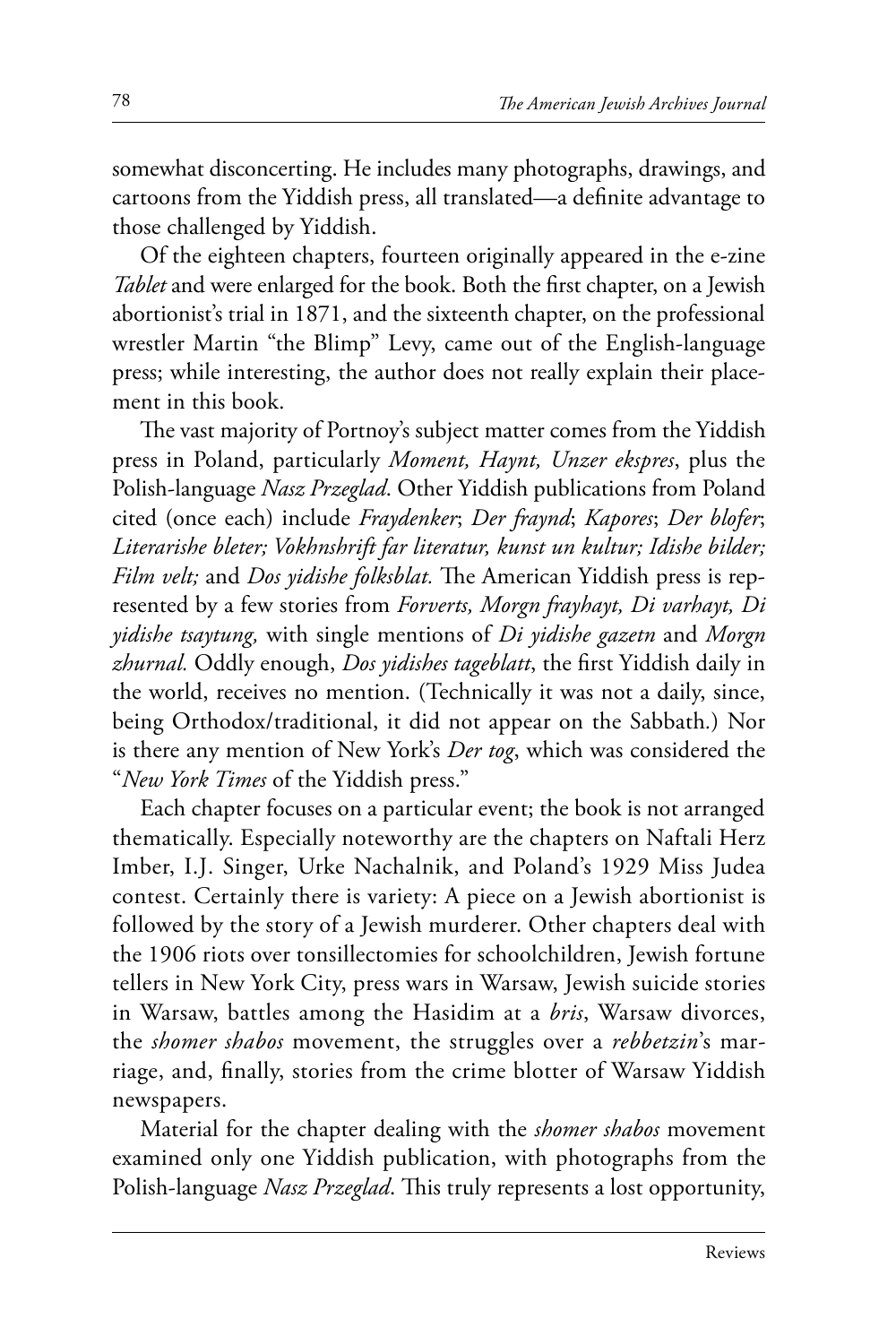since both the movement and resistance to it existed all over Europe and the United States.

Portnoy opines that Jewish newspaper readers were especially entranced by stories of failure, as they struggled to keep their collective heads above water. Yet these selfsame newspaper readers in America constituted the most socially mobile of all ethnic groups in the migration wave that started in 1870 and ended in 1924. Anyone who has spent significant time reading the advice column *Bintel brif* in the Yiddish *Jewish Daily Forward* will be in familiar territory. Unlike the romantic notion of that feature as presented in compilations, the majority of *Bintel brif* items were not centered on dilemmas of Americanization, Old World–New World adjustment, or questions about what Americanization means. Reading this column year in, year out—uncompiled, unedited, unannotated—is an exercise in melodramatic banality: love triangles, cheating spouses, and scandal marked the world of the *Bintel brif*. It's easy to see them as a forerunner to today's reality television.

Such is the character of many of Portnoy's stories. Naftali Herz Imber, remembered today for his poem "Hatikvah," earned his living as an occult prophet and mystic. Gimel Kuper, whose reportage from Poland appeared in the socialist *Forverts* was—to use twentieth-century slang—"outed" by the Communist *Morgn frayhayt* as being I.J. Singer, the older brother of another writer whose serialized novels first appeared in the *Forverts*, Isaac Bashevis Singer. I.J. paved the way for his brother to come to America.

Yitzhok Fabrerovitsh, better known under his nom de plume, Urke Nachalnik, began life as a yeshiva *bokher* turned Hebrew teacher. Finding a life of crime more lucrative, he ended up as a convict behind bars, where he took a writing course and changed the course of his own life by becoming a writer himself. Portnoy tells Nachalnik's story well; with the German occupation, he returned to his former comrades to organize weapons for the underground. He, along with other Jewish gangsters, attacked Polish collaborators who enjoyed beating up Jews. He continued to resist the Nazis, was caught, and on his way to execution, violently turned on his captors.

American Jews hailed the crowning of Bess Myerson as Miss America in 1945, but she was not the world's first Jewish beauty contest winner.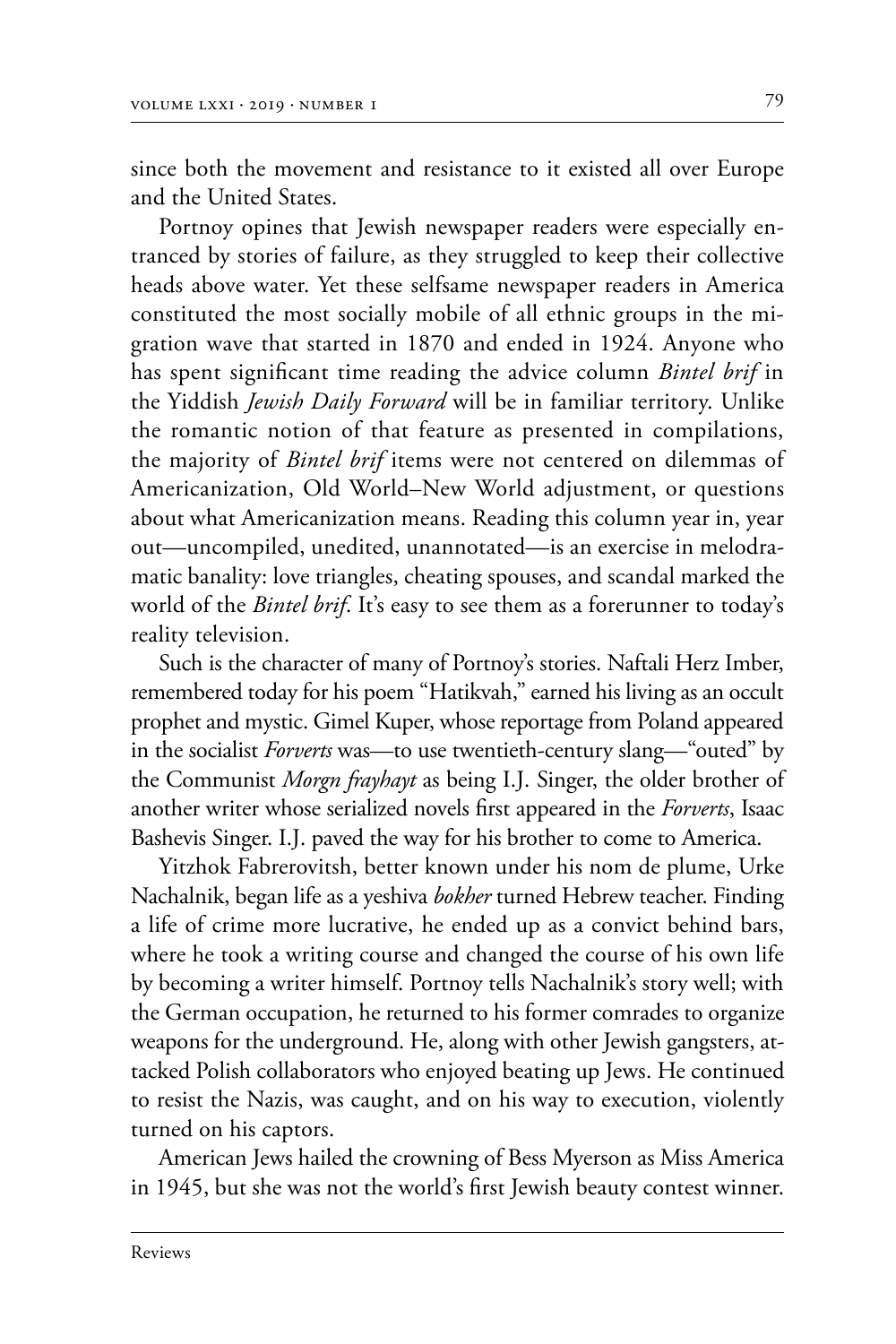Portnoy chronicles the crowning of Warsaw's Zofia Oldak. In 1929, she became Poland's Miss Judea after a contest that lasted months. Portnoy begins by writing that "all told, 1929 was another bad year for the Jews." Considering that 1929 marked the beginning of the Great Depression, for whom was 1929 a good year? In that same year, according to a blogpost on Jewish beauty queens, the Hungarian Erzsebet Simon was crowned Miss Europa, Vienna's Elizabeth "Lisl" Goldarbeiter became Miss Austria, Sarah Gamze was named Miss Judea in Latvia, and three Jews were crowned in Palestine: Zmira Mani as Miss Jerusalem, Sarah Chelbi-Lazar as Miss Petah Tikva, and Chana Meyuchas-Polani as Miss Palestine.

Ultimately, despite the presence of the interesting chapters outlined above, this book looks down on the readers, writers and publishers of the Yiddish press, basically presenting them as fools, fanatics or rogues. The entire history of the Yiddish press was not an extended *Bintl brif*. *"Am yisrael chai!*—the people Israel lives!"—this line from the Haggadah could easily be adjusted for those to whom Portnoy gives voice: "*Am amkho chai*!—the common rabble live!" It is his focus on the *amkho* that provides the connective tissue to this body of work.

*Shelby Shapiro serves as editor of* The Independent Scholar*, the openaccess journal of the National Coalition of Independent Scholars. After obtaining a bachelor's degree in anthropology, he worked as a legal researcher and jazz and blues radio host. Self-taught in Yiddish, Shapiro entered graduate school at the University of Maryland, obtaining his master's and doctoral degrees in American studies. His dissertation concerned how the Yiddish press developed different senses of Jewish-American identity for immigrant women from the 1890s to 1924. In addition to the Yiddish press, his interest areas include anarchism, the labor movement, print culture, jazz and blues, and American history. He is the associate editor of*  Connecticut State Records*.*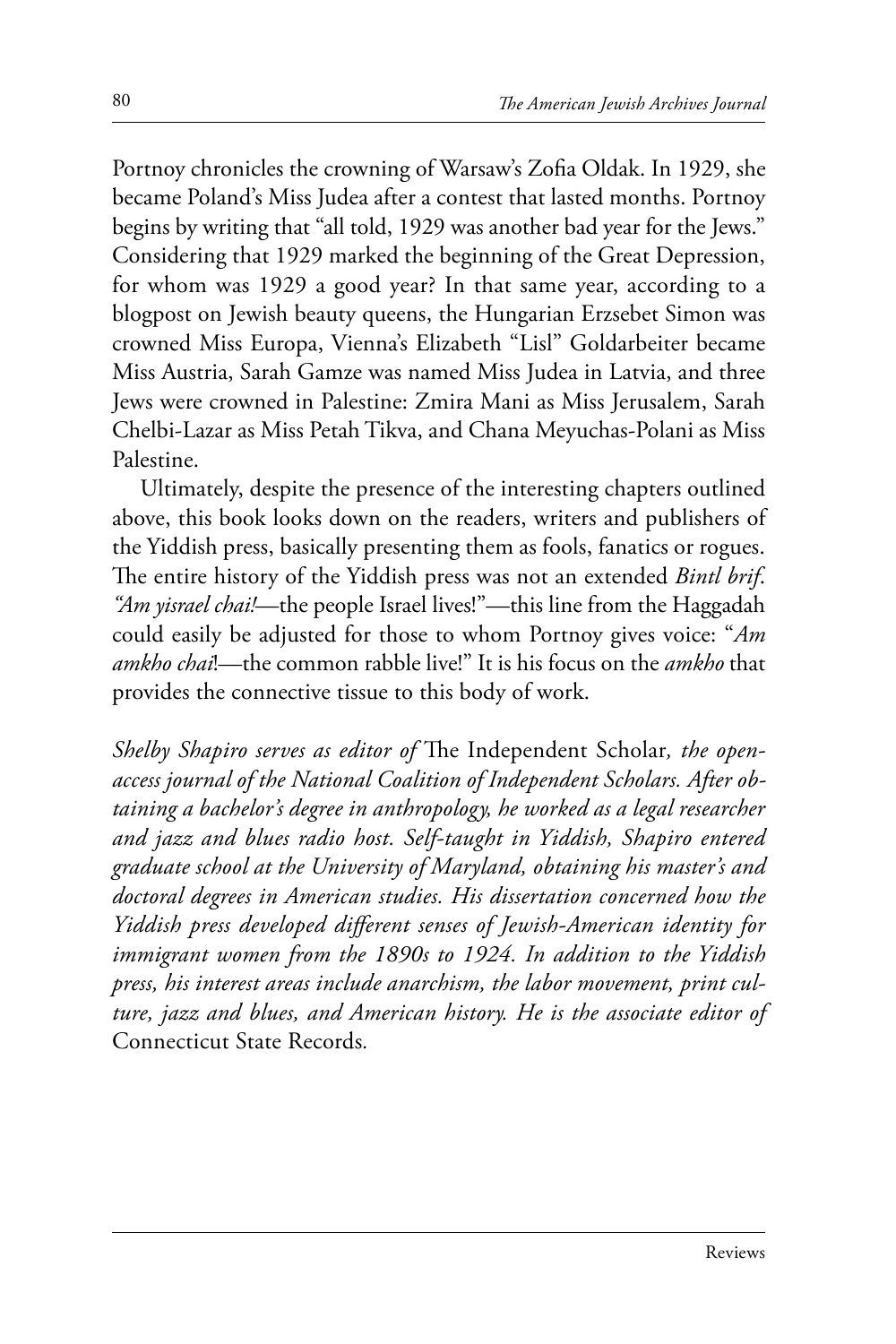#### **David Weinstein,** *The Eddie Cantor Story: A Jewish Life in Performance and Politics* **(Waltham, MA: Brandeis University Press, 2018), 304 pp.**

Author and historian of early American broadcast media, David Weinstein has crafted a readable yet analytic biography of American entertainer and philanthropist Eddie Cantor. In *The Eddie Cantor Story*, Weinstein argues for a reconsideration of Cantor's centrality within narratives of American entertainment by contextualizing the comedian's responses to a complex web of political, social, and economic forces. The book frames Cantor's identity as an American Jew as deeply influential not only to his public performance—paving the way for the acceptance and ultimately popular success of Jewish comedians who would follow him—but also as the driving force behind Cantor's unceasing philanthropic efforts and liberal social attitudes.

Weinstein situates Cantor's career as a product of his childhood on the Lower East Side. Orphaned at a young age, Cantor grew up pri‑ marily under the care of his maternal grandmother, who, despite her best efforts, struggled to keep food on the table. Ultimately, Weinstein credits this hardscrabble childhood, during which Cantor worked a variety of jobs, with giving him the insight to continuously adapt his performance style to the ever-changing demands of the entertainment world that would serve him so well throughout the rest of his career. Building on successes in smaller comedy circuits, Cantor used his skill in understanding the inner workings of the socio-political systems that surrounded him to work his way up to increasingly more prominent stages in vaudeville before landing a long-term contract on *Ziegfeld's Follies,* an elaborate, long-running Broadway revue.

Throughout the book, Cantor is portrayed as having unlimited talent, with a keen understanding of the work and positioning necessary to ensure continued success and relevance. Other comedians of the time shed their Jewish identities, changing their names and styling routines around topics of mainstream interest. Born Edward Itkowitz, Cantor's name change was the result of a misunderstanding during his school days and scarcely concealed his Jewish heritage. Moreover, while his acts were accessible enough to garner great acclaim from largely non-Jewish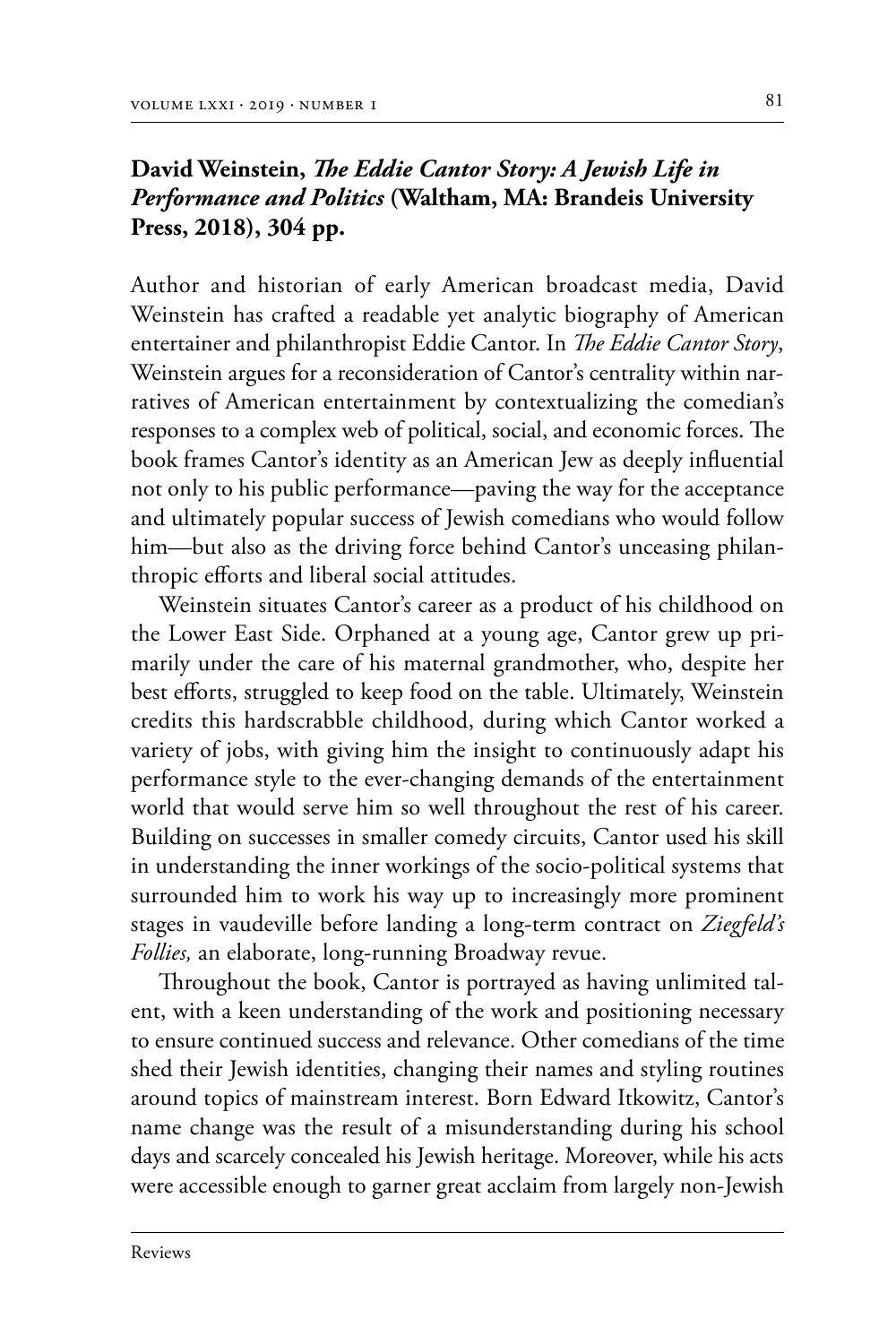audiences, Weinstein argues that Cantor's performances contained coded references to Jewish expressions, jokes, and songs that added another level for those versed enough in Jewish culture to appreciate them (1). At times, however, Cantor's savvy positioning proved controversial, most notably in terms of the comedian's blackface routines that would be remembered as some of his trademark acts. Weinstein carefully situates Cantor's blackface within the norms of his day and recognizes ongoing conversations concerning the denigrating nature of the practice. Nonetheless, the efforts come off a bit like justification, as Weinstein argues that Cantor was under pressure to maintain the practice and contends Cantor's blackface characters challenged pervasive stereotypes. Despite these criticisms, Weinstein demonstrates Cantor's deft ability to adapt to changing trends as the comedian moved from stage to stage and through ever-developing broadcast media, crafting performances that took advantage of the affordances of each, further cementing himself at the pinnacle of American comedy.

Beyond subtle references in Cantor's formal performances, Weinstein argues that Cantor's Jewish identity served as a driving force in directing the comedian's interests and energies off stage. As Hitler's regime rose in Germany, Cantor used his spotlight to vehemently and publicly denounce the Nazi influence in the United States. Among other statements, Cantor called renown antisemites, including Father Charles Coughlin and Henry Ford, "the enemies not only of the Jews, but of all Americans" (145). Given the era's highly-charged political atmosphere, Cantor's overt condemnation startled sponsors who pulled their financial backing, concerned with maintaining broad appeal across demographics. The fallout from slowed Cantor's radio career through the end of the war. During this time, Cantor remained active in film and theatre and began to take advantage of the advancing popularity of television in order to retain his presence in the American entertainment landscape.

Throughout his career, Cantor used his platform to promote his political and charitable interests. In addition to Zionist and pro-Jewish appeals, Cantor worked closely with President Frankly D. Roosevelt to establish the March of Dimes and consistently supported union organizing within the entertainment industry, Moreover,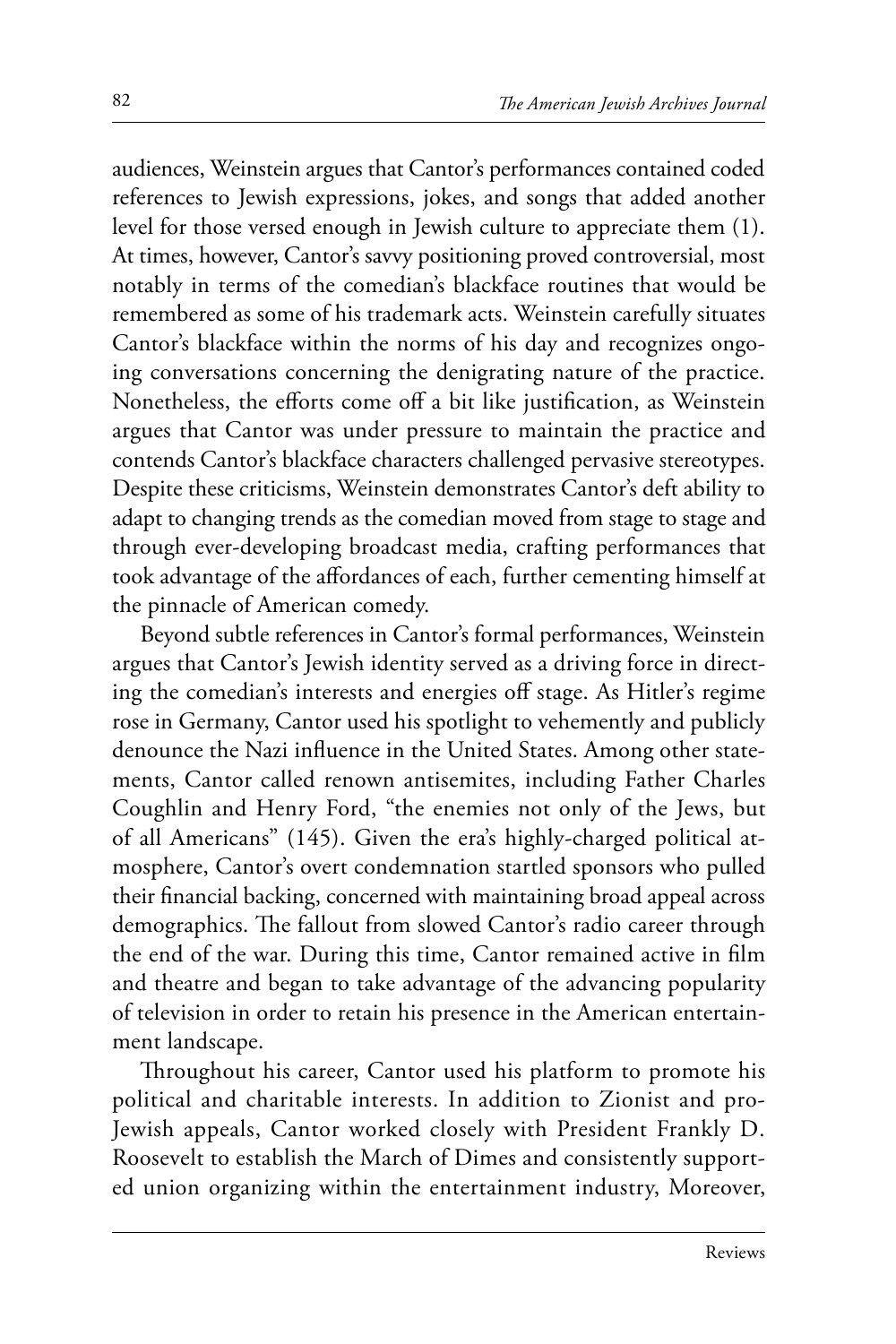Cantor consistently levied his influence to promote equality for African American musicians and comedians. Despite the criticism Cantor received for his continued use of blackface, Weinstein argues that Cantor was known to insert commentary concerning anti-racist causes into his acts and used his programs to feature African American entertainers. Although Cantor was not a religiously observant Jew, Weinstein's work purports that his actions on and off the stage were informed by a deep-seated Jewish ethic that pushed him to work for justice across all arenas of life.

Weinstein's narrative is comfortably tidy. He carefully draws lines between the events that directed the course of Cantor's life, explicating the motives for each change of course. Dependent on publicly available sources and Cantor's own writings, which focus nearly exclusively on his public and professional life, however, Weinstein seems to give short shrift to influences within the private sphere. For instance, Weinstein only mentions in passing Cantor's wife and five daughters, and only in relation to the progress of Cantor's career. Weinstein notes that Cantor used them as an excuse to leave the theatre world to focus on telling "genuine bedtime stories" (82), while in fact he was positioning himself to move into the world of radio and television. Although *The Eddie Cantor Story* fulfills its promise to explain how Cantor used his influence within the realms of performance and politics, the wholly public-focused nature of the account leaves a noticeable gap in understanding who Cantor truly was.

In all, Weinstein's work presents a carefully researched narrative that attempts to resituate understandings of Cantor's influence on contemporary American comedy. For too long, Cantor was perceived to offer little past shallow humor and blackface sketches, and he was relegated to the footnotes of American comedy history. Weinstein, however, argues that for decades, Cantor provided a model for expressing Jewish identity in popular culture and crafted templates for the archetypes of Jewish comedians who would follow (232). *The Eddie Cantor Story* positions Cantor as a Jewish comedian who refused to dampen his Jewishness for a mainstream American audience, rising to stardom not despite this identity, but because of his ability to make his otherness feel so familiar.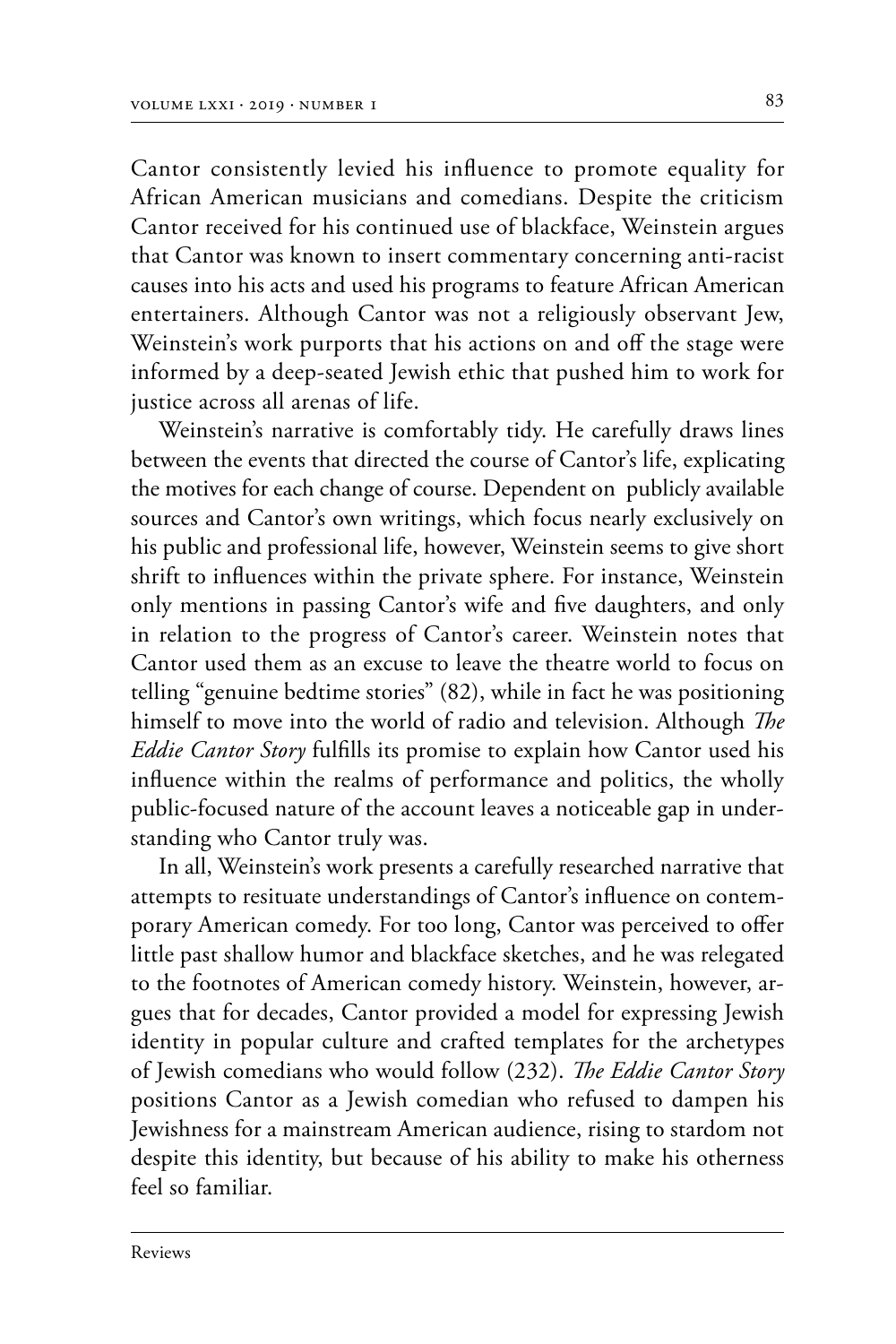*Jamie L. Downing is an assistant professor in the department of communication at Georgia College & State University. A former Bernard and Audre Rapoport fellow at the American Jewish Archives, her research focuses primarily on regional American Jewish identities.*

**Robert H. Mnookin,** *The Jewish American Paradox: Embracing Choice in a Changing World* **(New York: PublicAffairs, 2018), 308 pp.; Steven R. Weisman,** *The Chosen Wars: How Judaism Became an American Religion* **(New York: Simon & Schuster, 2018), 328 pp.; Jack Wertheimer,** *The New American Judaism: How Jews Practice Their Religion Today* **(Princeton & Oxford: Princeton University Press, 2018), 379 pp.**

Robert H. Mnookin begins his book *The Jewish American Paradox* with a story about a conversation he had with his daughter Jennifer when he was on sabbatical in Oxford, England. English schools had a required course called Religious Education, and Jennifer's was taught by the headmistress at the Oxford High School for Girls. The headmistress asked if there were any students not of the Christian faith, so Jennifer raised her hand and told her that she was Jewish. The headmistress asked her if her parents would object if she were to read selections from the New Testament as part of the course. Jennifer assured the headmistress that her parents would not mind, even though they were from a different religious background.

Her father asked Jennifer, "How did all of this make you feel?" to which she responded, "When are we actually going to become Jewish?" (1). This was one of the interactions that began Mnookin thinking about what it might mean to be Jewish. Like many American Jews, Mnookin grew up with the idea that it was enough to simply say that he was Jewish. Being Jewish was a consequence of descent. His daughter challenged this view, arguing that if being Jewish is going to be more than a nominal, residual identity of no inherent value, then it should be a religious identity that needed to be studied and practiced. Mnookin and his wife had to figure out ways to respond to Jennifer's challenge, which he partially describes in this book.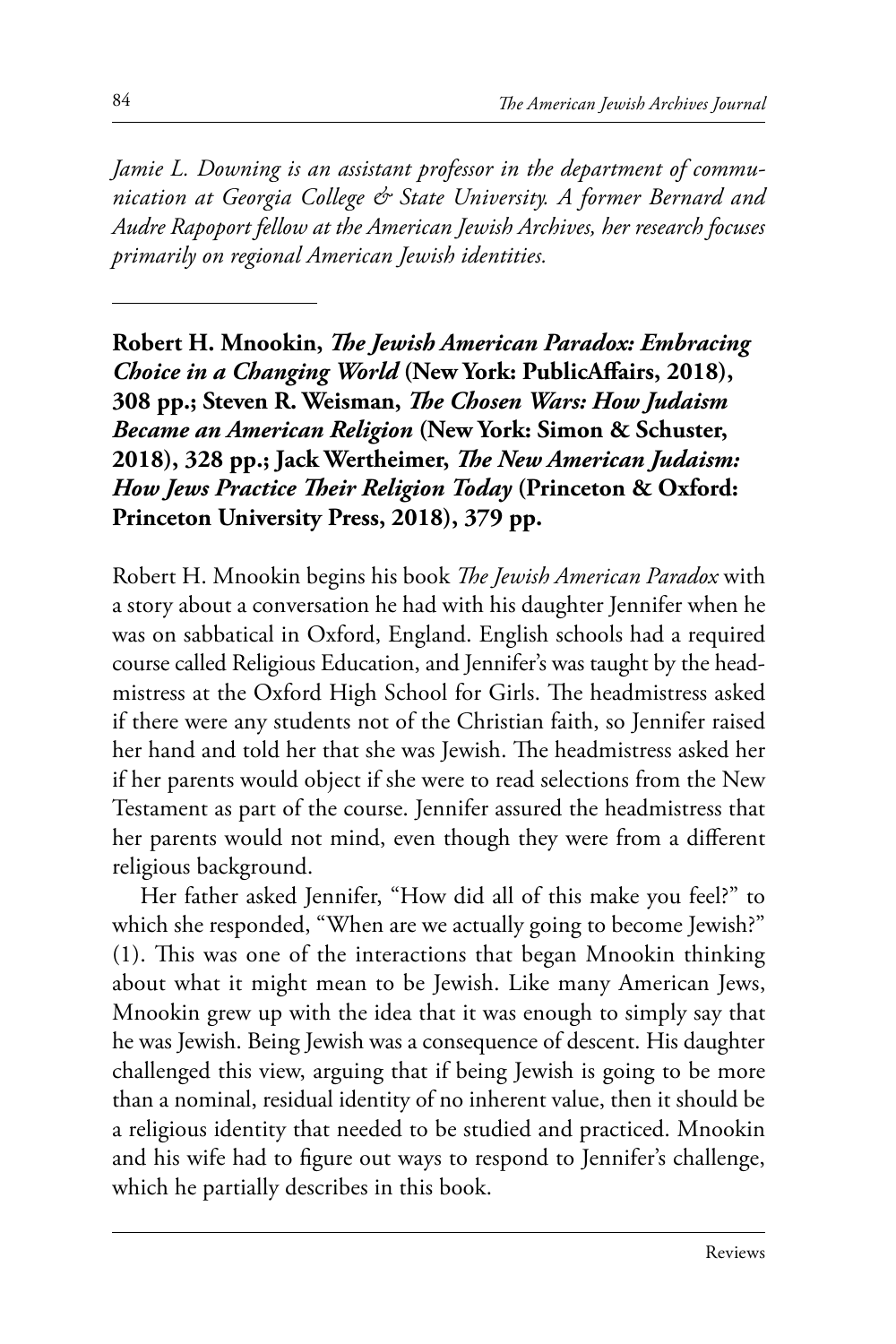What makes this work interesting is that Mnookin is in many ways a typical American Jew. He begins the book with a nominal ethnic identity and not much more and ends the book just as nonobservant as before but able to state that "being Jewish is a much more conscious and salient part of my identity because of choices I have made" (221). Yet Mnookin is also a professor of law at Harvard Law School; he is not only bright but also self-aware, especially of personal and religious choices that he and his family have made in the past and might make in the future, based on current ways of thinking. This results in an extremely thoughtful and readable book. It allows the reader to get an inside view of the thinking that many American Jews may share but from the pen of an astute and highly thoughtful individual who has extensive training in analyzing issues, policies, and approaches.

Mnookin argues that the America Jewish community today faces four critical challenges, each of which creates conflict within the community as a whole as well as, in many cases, within ourselves. These four challenges are: (1) that most American Jews do not practice the Jewish religion; (2) that American Jews are no longer being persecuted; (3) that Israel has become a source of conflict instead of unity; and (4) that a majority of American Jews intermarry. While much of this is well known and has been thoroughly discussed, Mnookin is at his best describing the conundrum of passing on Jewish identity in the absence of Jewish religious practice.

Mnookin opens his discussion of "the puzzling nature of Jewish identity" by telling the story of his participation in an informal faculty seminar conducted by Erik Homburger Erikson, the famous psychologist. After about six sessions, a book review titled "Erik Erikson, the Man Who Invented Himself" was published in which Erikson was accused of "bad faith" for hiding his Jewish background. The writer of the review argued that by denying his Jewish background, Erikson had lived his life in blatant contradiction with his own developmental theories that emphasized "wholeness," meaning that we need to accept our past and not repress our personal histories. Mnookin uses this encounter to launch his discussion of what he calls "the slippery nature of identity," and it works well in that regard. The story about Erikson is so good, however, that it would be a worthwhile read even if it didn't move the narrative along.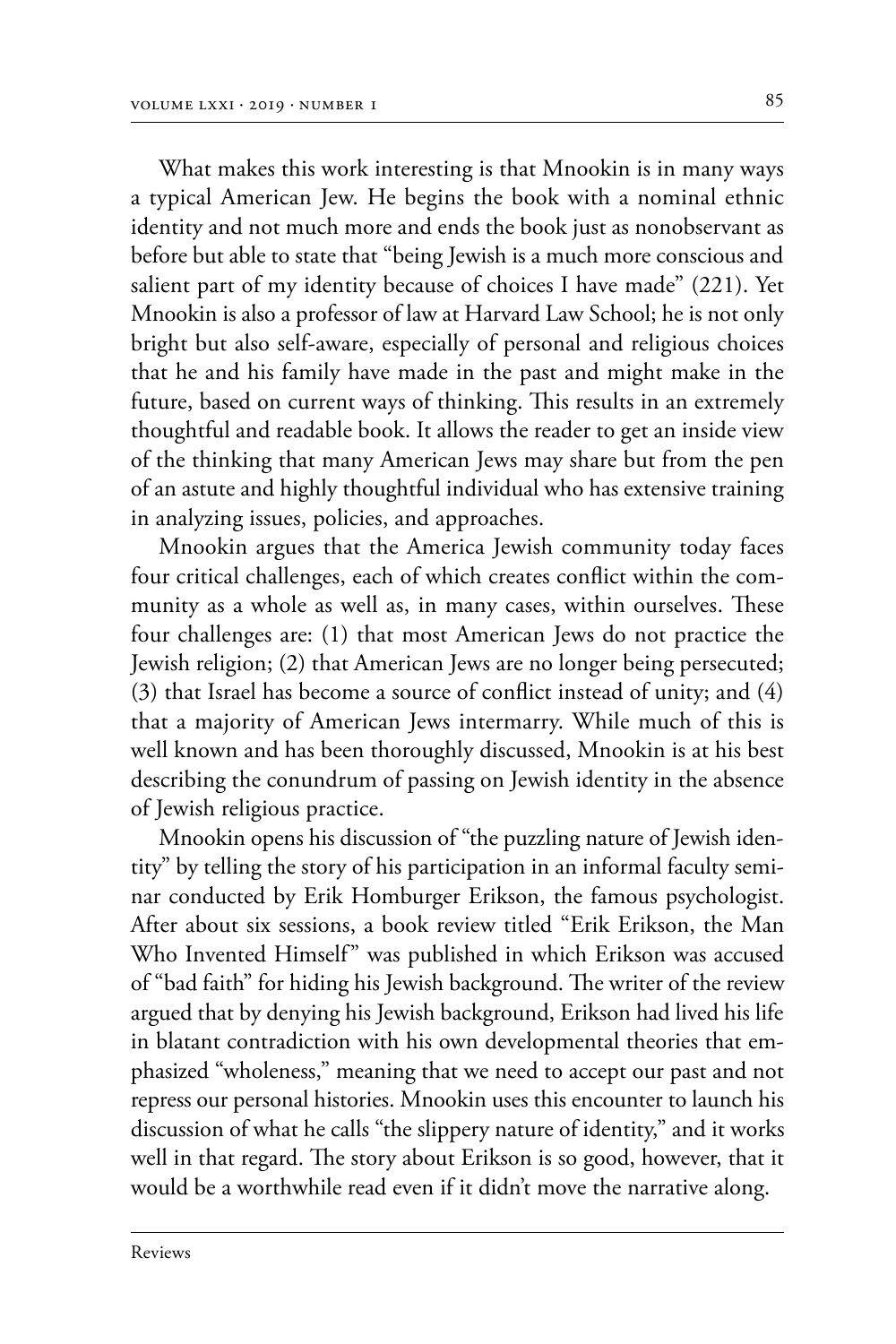Near the end of *The Jewish American Paradox*, Mnookin comes to the conclusion that although it may sound logical to state that to be Jewish one must practice Judaism as a religion, this will not work for the American Jewish community. There is just too much diversity of beliefs to arrive at any consensus on what American Jews should believe, and there is no way to establish a standard for religious practice. So Mnookin leaves us with the quandary of how to perpetuate Judaism in the absence of "a clear path by which you can pass Judaism on to your children" (56).

Mnookin's thoughts on the paradox that American Jews face "embracing choice in a changing world" suggest that we might get a deeper perspective by looking back into the mist of history. However, Mnookin works to keep his book firmly focused on the future instead, referring only as needed to the development of Jewish law, the roots of antisemitism, the origins of the matriarchal principle, and the history of Zionism. Steven R. Weisman's *The Chosen Wars* provides a fuller historical background on American Jewish history in the nineteenth century, retelling the dramatic story of the personalities and controversies that contributed to "the transformation of Judaism into an American religion" (xxviii).

Weisman cites three main factors that molded Judaism into an American religion: (1) the practical exigencies of working and living in nineteenth-century America; (2) the Jewish determination to conform to American culture and society; and (3) secular intellectual influences, including "the evolving revolutionary concepts of science, citizenship, anthropology, history, and literary analysis in an egalitarian democracy" (xxx). While Weisman's book breaks no new scholarly ground, he nevertheless writes in an entertaining manner, bringing controversies well known to American Jewish historians to the attention of a broader audience. Weisman describes numerous dramatic episodes, such as the conflict over liturgical reform in Charleston, South Carolina, in the 1820s and 1830s; the "fist fight in Albany" involving Rabbi Isaac Mayer Wise in the 1840s and early 1850s; the radical Reform positions of Rabbi David Einhorn in the 1860s and 1870s; Felix Adler's creation of the New York Society for Ethical Culture in 1876; the "emerging schism" that developed in the aftermath of the 1883 Trefa Banquet in Cincinnati; and many others.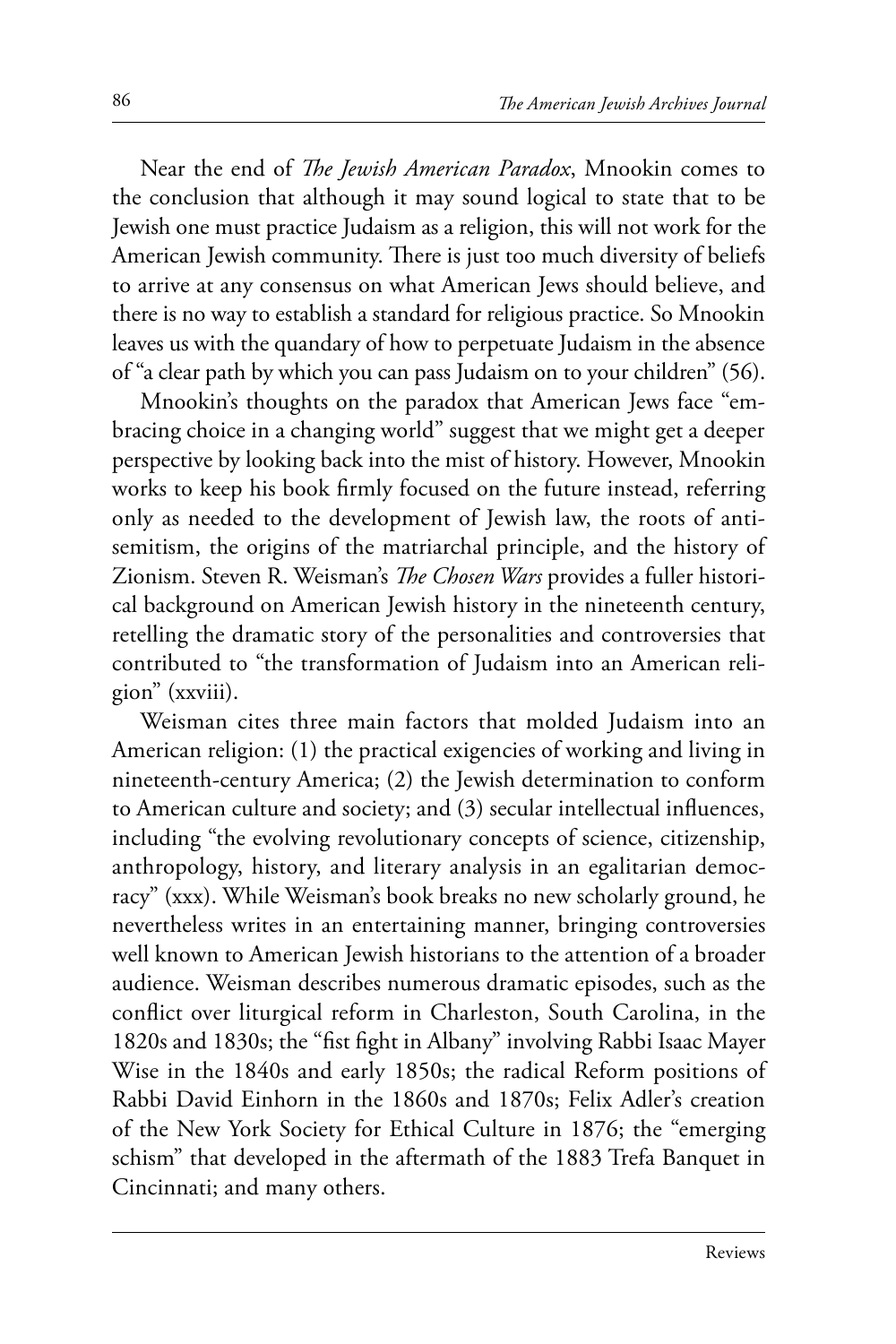In announcing his thesis for the book, Weisman writes that the Judaism of America today "bears witness to a spirit of dynamism and change similar to what had existed among the rabbis and Jewish scholars throughout Jewish history" (xxv). The impact of this spirit on American Judaism was distinctive, producing "a particularly *American* response [emphasis in original]" (xxv). American Judaism was forged as a consequence of the influence of the culture of a country that "disdained religious hierarchies while allowing and even encouraging citizens of all faiths to create institutions reflecting their own, distinctive understanding [of] God" (xxv). While this may seem obvious, the thesis that American Judaism is based on ideas that differ radically from the ideas that animate Judaism in other parts of the world (and particularly in the State of Israel) will give meaningful historical perspective to lay readers coming to nineteenth-century American Jewish history for the first time. What may be needed for the interested neophyte reader is a new rendition of twentieth-century American Jewish history as well, to connect the story that Weisman tells with the paradox of contemporary American Jewish life that Mnookin describes.

The most important book by far of the three under review is Jack Wertheimer's *The New American Judaism*. Wertheimer, who began his career as a Jewish historian writing about Eastern European Jews in Imperial Germany, has spent many years researching and writing about contemporary American Judaism. In 1993 he published *A People Divided: Judaism in Contemporary America*, which focused heavily on the various American Jewish denominations. Now Wertheimer is revisiting the subject but with greater insight as to the internal thought processes that are at work in the social and personal decisions being made by most American non-Orthodox Jews. Wertheimer tries very hard to be nonjudgmental while seeking to explain the values systems that promote certain types of behavior, but it is fairly clear that he sees what is happening as a grievous misfortune, even a tragedy.

What becomes immediately apparent is that while Mnookin and Weisman are resolutely optimistic, Wertheimer is skeptical that American Jews have the determination to rebuild an American Judaism that can be sustainable into the future. He phrases this pessimistic appraisal cautiously, but it is nevertheless obvious. He concludes by writing, "In our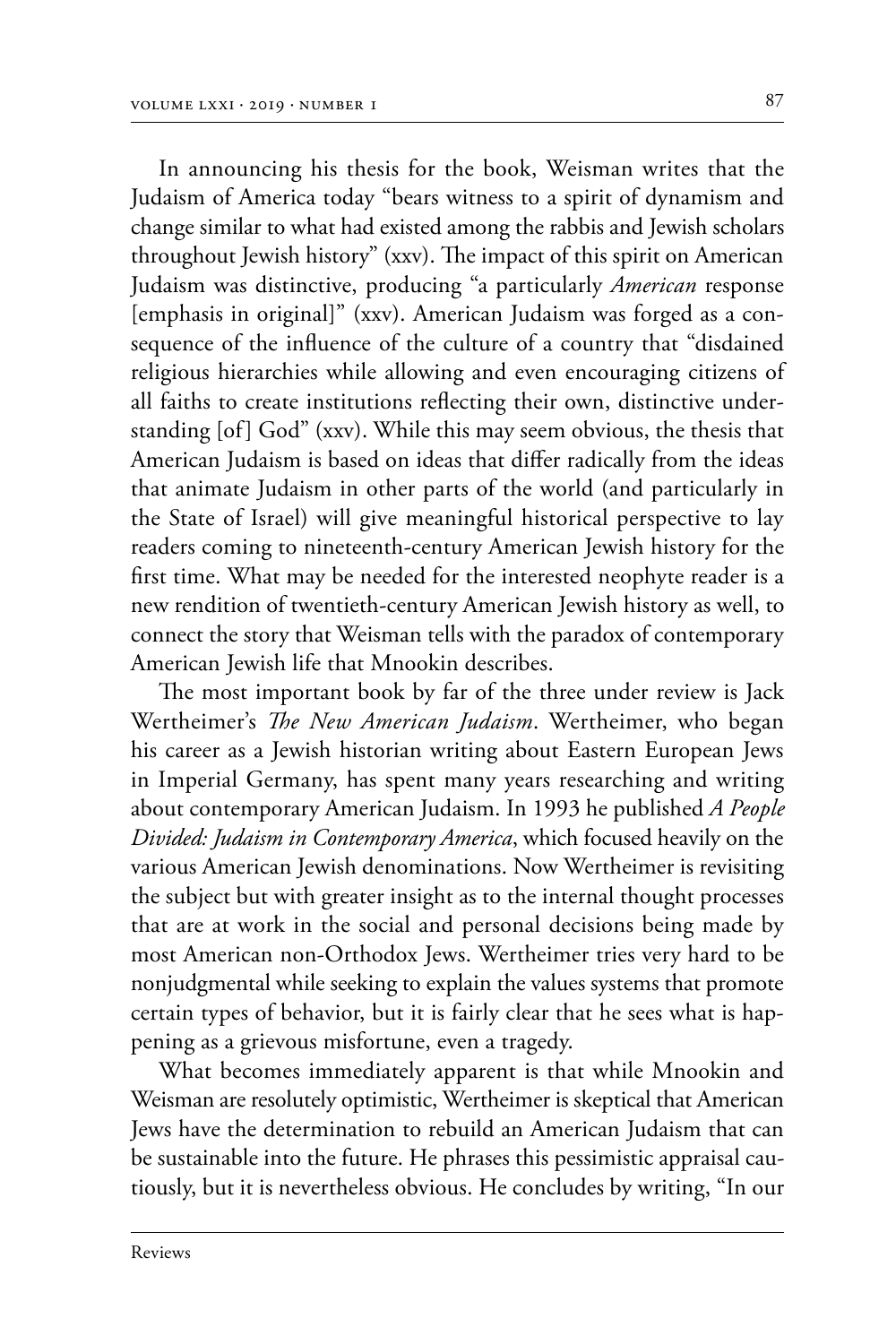current age when hyper-individualism reigns and so many Jews imagine it necessary to recast their distinctive religion in 'universal' terms, the rebuilding of Judaism will require a renewed appreciation for Jewish memory, community, and particularistic content" (272).

Wertheimer begins his book by reminding readers that it is not just Judaism that has been struggling in recent years. His introduction opens with the dry understatement that "the twenty-first century, thus far, has not been an auspicious era for religion in America" (1). Many factors have contributed to the decline, and Wertheimer cites some specific events and trends that have made religion and those who advocate for it look stupid, venal, perverted, violent, and/or destructive. He mentions the many highly publicized scandals involving clerics and the revelations that religious institutional hierarchies have covered up wrongdoings, perhaps systematically, as well as the sustained religious violence in the United States and throughout the world, in particular the traumatic attacks on 11 September 2001. More broadly, he suggests that contemporary sensibilities place traditional religious teachings in an awkward position. Whereas the dominant ethos of the past strongly supported religious affiliation if not inner piety, today "the turn to postmodernism" with its "relativization of truth" and "insistence that all human endeavor is socially or subjectively constructed" has undermined claims that not only specific religions speak truth but that religion as a whole has important lessons of value.

Yet even in a depressed American religious environment, American Jews continue to distinguish themselves by their seeming apathy. Wertheimer writes, "Were we to rely solely on survey research … the major emphasis would be on how little they believe and observe" (25). Wertheimer sets his task as trying to understand the dynamics at play that create this situation. He wants to understand what most non-Orthodox (and, in separate chapters, the Orthodox as well) Jews think and feel and how these factors play out in Jewish religious practice. To do this, he interviewed approximately 160 rabbis, all of whom are listed in the acknowledgments at the beginning of the book. They include prominent spiritual leaders of what used to be the three dominant denominations—Reform, Conservative, and Orthodox—but one can see from the distinctions and subcategories just how much American Judaism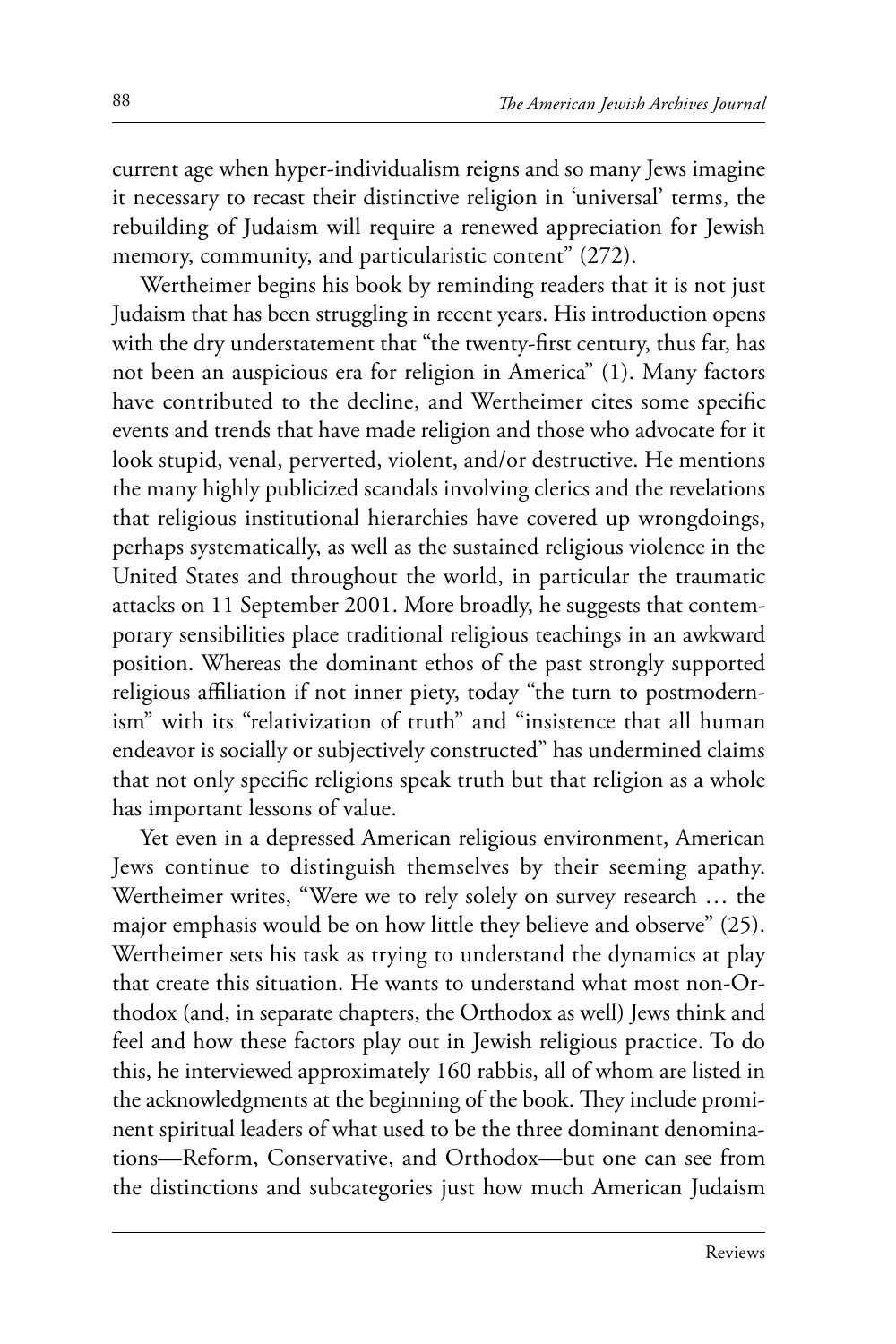has changed since Wertheimer's 1993 book. What immediately struck me was that he cannot simply describe the Orthodox as 'Orthodox" but has to separate them into three separate groupings: Haredi (i.e. ultra-Orthodox), Orthodox Outreach (which includes Chabad), and Modern/Open/Centrist Orthodox (mainstream Orthodox who have to be described by no less than three adjectives to keep everyone happy). He also has a category of rabbis representing Sephardi Jews, as well as those leading "Religious groupings outside the mainstream."

Virtually every interview lasted for at least an hour and focused on two themes: (1) how each rabbi perceived of the religious lives of the Jews that they encounter and (2) what steps were being taken to address the religious needs of those Jews. Wertheimer writes that he aimed for a cross-section of rabbis from different regions of the country, serving in different types of settings, and of course in different denominations and nondenominational frameworks. He preferred rabbis who had at least a decade of experience but were more than a decade away from retirement. In addition, he spoke to many others who were "knowledgeable observers of the American Jewish religious scene" (13), some of whom were asked to address specific developments while others were questioned more generally about their impressions. Wertheimer also reports that he "personally attended several hundred synagogues over the years" (13) as a visitor or guest speaker, which gave him a chance to "speak with ordinary Jews in different types of settings" (13). He explains that he opted to conduct what he calls "on background" interviews, which would preserve the anonymity of his many sources. "I am asking readers to put a good deal of faith in my reliability in those sections of the book that draw upon unattributed statements" (13). He adds that while this a common research practice, what makes his approach "a bit unusual" (13) is that his sources describe the activities of others rather than of just themselves.

*The New American Judaism* is divided into three parts, each of which is interesting on different levels. The first part analyzes the reasons for the lack of content in the religious lives of "ordinary" American Jews. Wertheimer describes an altruistic Judaism that, in his view, has re‑ placed a Judaism of norms and expectations. He describes how most non-Orthodox Jews practice "a Judaism for peak moments" (43) that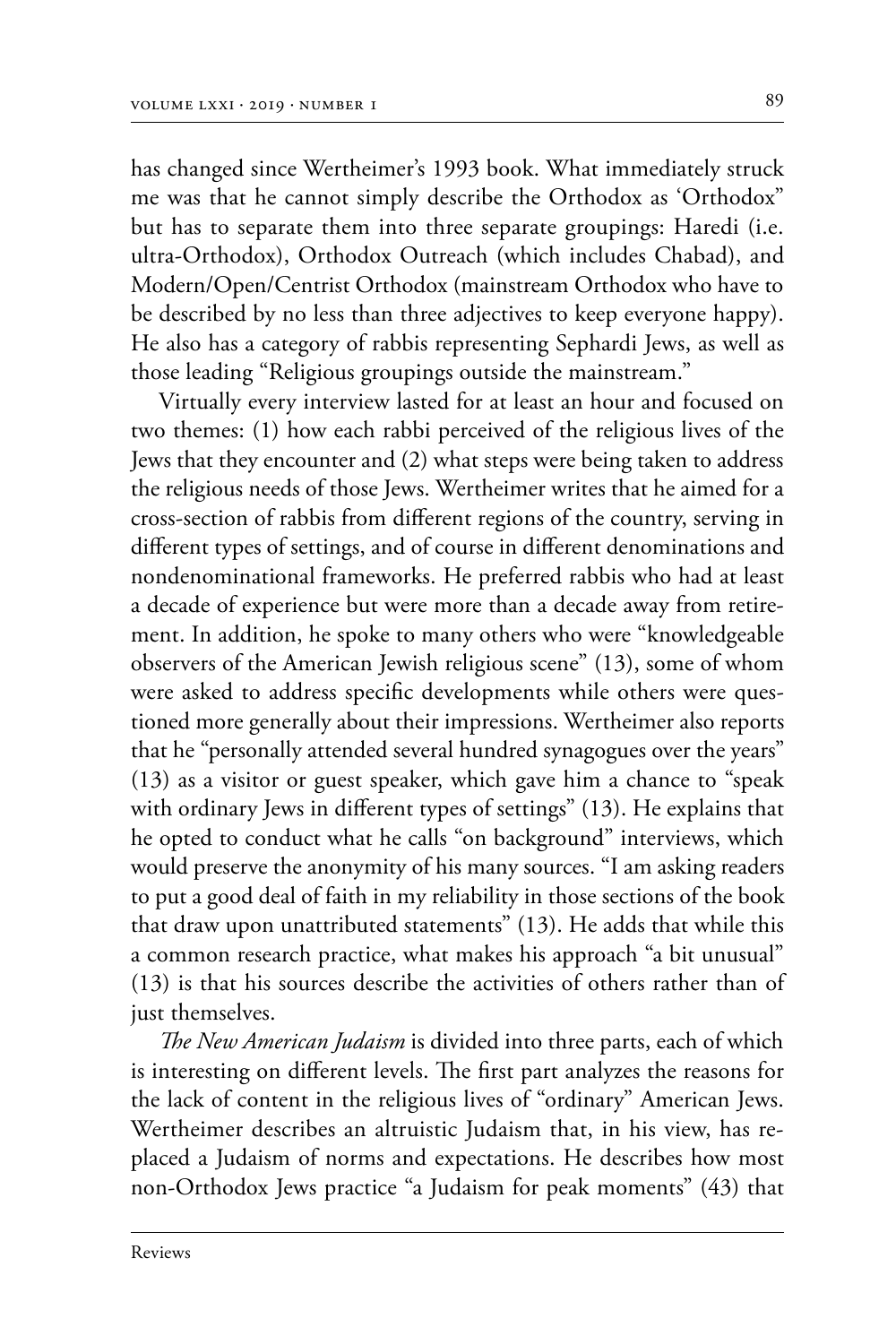centers on child-centric rituals and connects to life cycle events. Part two revisits his 1993 book but emphasizes the decline of the various movements by titling the section, "The Leaky Vessels of Denominational Judaism." Wisely, Wertheimer the sociologist has emphasized the interaction between the religious movements and local congregations rather than movement-wide pronouncements. He spends part three discussing the innovative responses that various groups have undertaken to respond to various challenges.

I found the first part to be highly illuminating, especially Wertheimer's explanations for why so many Jews in the pews perceive Judaism in the way that they do. Why does there appear to be such a chasm between the normative structures of Judaism and the behavior of most congregants? Wertheimer argues that many of the non-Orthodox feel alienated by the Jewish religion's emphasis on God. One Silicon Valley rabbi he spoke with recounts a frequently heard statement, "I am a rational person and God does not make sense to me. Don't talk to me about that" (28–29). Partially as a result, most congregants have distanced themselves from regular attendance at services. In turn, this makes the public worship experience incomprehensible. The infrequent synagogue attender thus finds much of the services to make no sense.

Adding to their discomfort, the use of Hebrew further increases incomprehension. Wertheimer writes that the English translations "fail to mediate the dissonance between traditional Jewish theology and what the average synagogue-attender personally believes" (30). He suggests that many of the prayers have theological conceptions that are at odds with the therapeutic worldview that pervades every aspect of the congregants' lives. The problem, according to the author, is that the more effort that goes into eliminating dissonant concepts, "the more confusion people feel about the purpose of the enterprise" (30).

What most congregants *do* believe is that God is "there with us" when we behave in an altruistic manner. In Wertheimer's words, "they associated God with the capacity of humans to do good, to help the sick and needy, and to offer hope; these resonated as Godly attributes" (32). He effectively utilizes "The God Survey," a report on the state of Reform Jewish belief based on a survey that Rabbi Mark Dov Shapiro sent out to his congregants at Sinai Temple in Springfield, Massachusetts, right after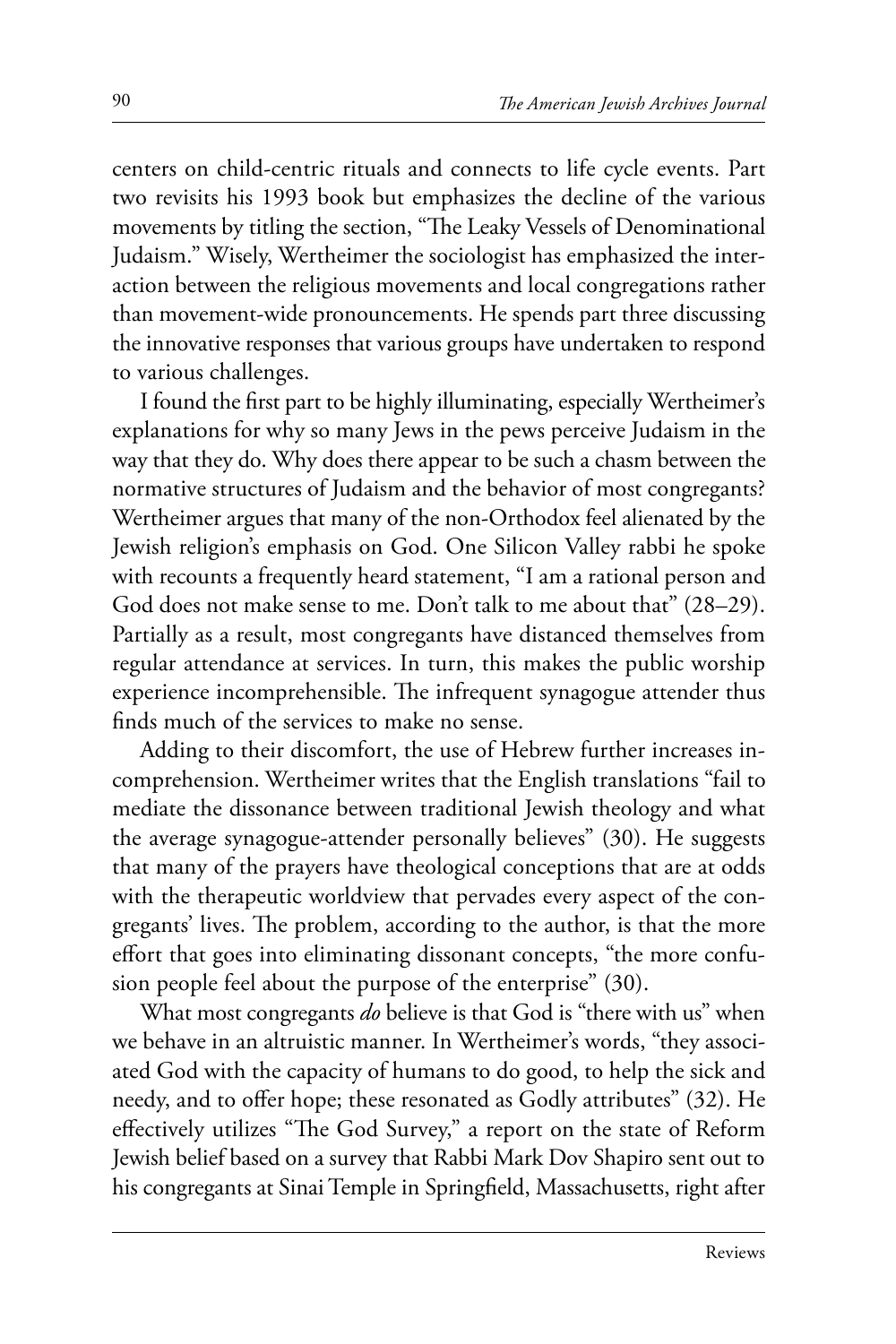Yom Kippur in 2011. Shapiro reported that most of his congregants did not construe God as a celestial figure who acts in this world. God is not above us in heaven, they said, but rather beside us or within us. Most believed that God "acts" when human beings behave in a way consistent with divine attributes such as love, kindness, and justice.

Wertheimer concludes that American Jews have radically reconstructed their understanding of the Jewish religion, which he calls "Golden Rule" Judaism. Their fundamental religious imperative is to figure out how to be a good person, which they understand as a "subjective, selfinvented, improvisational approach" (41). He contrasts this with the traditional Judaic concept in which people believed in divine commandments obligatory upon every Jew. Even in non-Orthodox circles, there was previously a sense that expectations or norms existed independently of how individual Jews might practice or not practice. Citing the influence of the late sociologist Charles Liebman, Wertheimer argues that most American Jews used to agree that there was an essence called "Judaism" by which individual Jews could be measured, to the extent that they conformed to or deviated from the norms established therein.

Wertheimer places a great deal of the blame for the lack of structure in contemporary Judaism on "religious leaders who invented a new commandment in the 1980s—the injunction to engage in *tikkun olam*, repairing the world" (41). The author quotes Leonard Fein, who had written that a commitment to social justice could "serve as our preeminent motive, the path through which our past is vindicated, our present warranted and our future affirmed" (42). Weisman, in his introduction to *The Chosen Wars*, provides the historical background showing how Reform Jews abandoned the idea of a personal Messiah while continuing to believe in a time of redemption for which humans must work. In a recent email to me, Weisman commented, "I don't think many Jews today appreciate that the centrality of social justice among Jews today has its origins in this evolution in the 19th century."

Wertheimer laments that "the promoters of this ideology have triumphed" (42). He has astutely analyzed and explained the dynamics that have transformed the religious expectations of the vast majority of non-Orthodox Jews. As a pulpit rabbi, I myself have seen the shifting norms of the nominal American Jew firsthand. I am not, however,